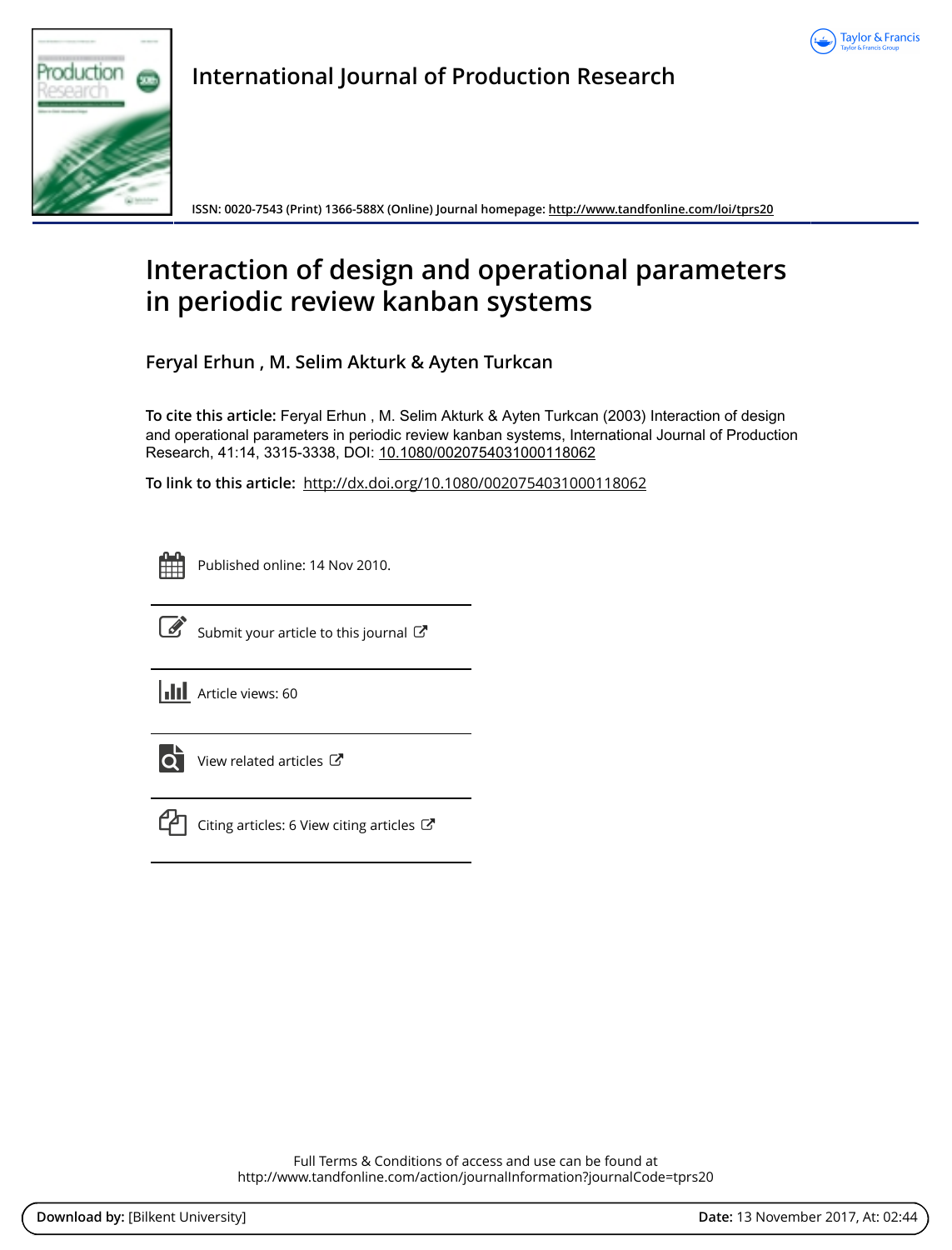

## Interaction of design and operational parameters in periodic review kanban systems

FERYAL ERHUN<sup>†</sup>, M. SELIM AKTURK<sup>+\*</sup> and AYTEN TURKCAN<sup>†</sup>

In this study, we propose an analytical model to determine the withdrawal cycle length, kanban sizes and number of kanbans simultaneously in a multi-item, multi-stage, multi-period, capacitated periodic review kanban system. Traditionally, research in kanban systems has been separated into 'design level' research, and 'shop floor level' research. In both veins of research, especially for the design level, various algorithms have been developed. However, it is important to state that there is a significant relationship between the design parameters and the operational issues, such as kanban schedules and actual lead times. Therefore, we analytically consider the interdependencies between the design and operational decisions, and evaluate their impact on each other.

## 1. Introduction

Just-in-time (JIT) is a management philosophy that can be defined as the ideal of having the necessary amount of material available where it is needed and when it is needed. One of the major elements of JIT philosophy and pull mechanism is the kanban system. Kanban system is the information processing and hence shop floor control system of JIT philosophy. The system effectively limits the amount of inprocess inventories and it coordinates production and transportation of consecutive stages of production in assembly-like fashion. In this study, we propose an analytical approach to determine the design parameters of the withdrawal cycle length, number of kanbans and kanban sizes simultaneously in a multi-item, multi-period, multistage, capacitated periodic review kanban system. Traditionally, research in kanban systems has been separated into 'design level' research and 'shop floor level' research. In both veins of research, especially for the design level, various algorithms have been developed. However, it is important to state that there is a significant relationship between the design parameters and the operational issues, such as kanban schedules and actual lead times. Therefore, we should consider the interdependencies between the design and operational decisions, and evaluate their impact on each other. Our objective is to integrate design and operational level decisions to bridge this gap. This new approach recognized an important tradeoff in JIT systems that has been largely unrecognized, and which we believe can be effectively exploited to improve production efficiency, and to lead substantial cost reductions.

Revision received February 2003.

<sup>{</sup> Management Science and Engineering, Stanford University, Stanford, CA 94305, USA.

<sup>{</sup> Department of Industrial Engineering, Bilkent University, 06800 Bilkent, Ankara, Turkey.

<sup>\*</sup> To whom correspondence should be addressed. email: akturk@bilkent.edu.tr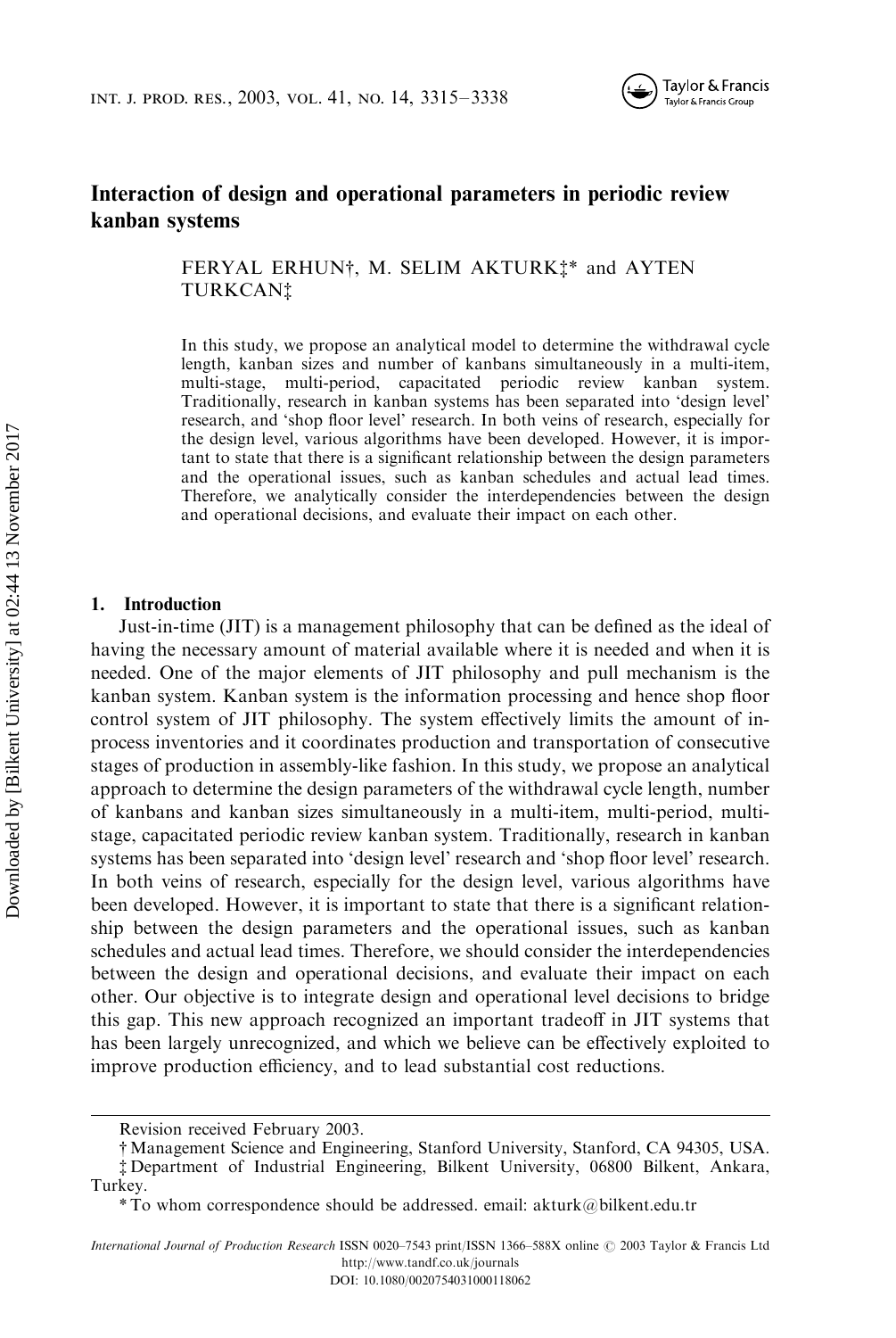## 3316 F. Erhun et al.

For each part in the kanban system two basic design parameters have to be determined: the kanban size and the number of kanbans to be used. For a detailed literature review on model characteristics, refer to Akturk and Erhun (1999). The analytical models in current literature in general have several limitations. Almost all the models assume that the kanban sizes are known and the number of kanbans can be determined by using these predetermined values, material handling is instantaneous, and no sequencing decision is necessary. In fact, Karmarkar and Kekre (1989) have shown that there is a significant relationship between kanban sizes and production lead times, and hence the shop congestion. Therefore, the number of kanbans and kanban sizes should be determined simultaneously, as these two together affect the performance of the system. Philipoom et al. (1996) provide a nonlinear integer mathematical model for the multi-item, multi-stage, multi-period, capacitated kanban system. The model determines kanban sizes, number of kanbans, and final assembly sequence simultaneously by minimizing the set-up and inventory holding costs. Chang and Yih (1994b) use a simulated annealing approach to determine the number of kanbans and kanban sizes with the objectives of minimizing the cycle time, operating cost and work-in-process capital loss. Sarker and Balan (1999) find the number of kanbans circulated between workstations, finished good shipments to the buyers and the batch size for each shipment for a multi-stage production line where the demand of finished goods at the last stage increases linearly with time and no shortages allowed at any stage in the system.

Almost none of the models, except Philipoom et al. (1996), consider the impact of operational issues on design parameters. It is usually assumed that the control periods are small enough to ignore batch sequencing problems. Even in the study of Philipoom et al., only the final assembly sequence is determined and it is assumed that it propagates back by the first come first served (FCFS) rule. The instantaneous kanban withdrawal mechanism is a typical assumption in most of the existing studies. On the other hand, there are a limited number of studies on periodic review systems. In periodic review kanban systems, the needed products are withdrawn periodically from the preceding stage. The period between the two consecutive material handling operations is denoted as withdrawal cycle length. Savsar (1996) has shown that kanban withdrawal policies might affect throughput rate and inventory levels of JIT production control systems, therefore the review frequency should be considered during the design of a kanban system. The problem of production leveling through scheduling is crucial in kanban systems. Selecting the proper scheduling rule becomes even more important in the case of imperfect production settings, in which demand may be variable, set-up times may be significant, and production line may be unbalanced (Huang and Kusiak 1996). Chang and Yih (1994a) introduce the concept of generic kanban systems in which the demand and the processing times are variable. Chang and Yih (1998) propose a fuzzy rule-based approach in order to determine the number of kanbans and kanban sizes in a generic kanban system, which change dynamically according to the demand realizations during the planning horizon.

Several models in the literature assume station independence through either assuming infinite capacity or not allowing back-orders as summarized in Akturk and Erhun (1999). Under JIT system, all stages are integrally tied to each other and if there is a delay in one stage then both the preceding and succeeding stages should be affected to highlight interdependencies among the stages. This is crucial for reducing the size of the inventory levels and eliminating overall waste. However,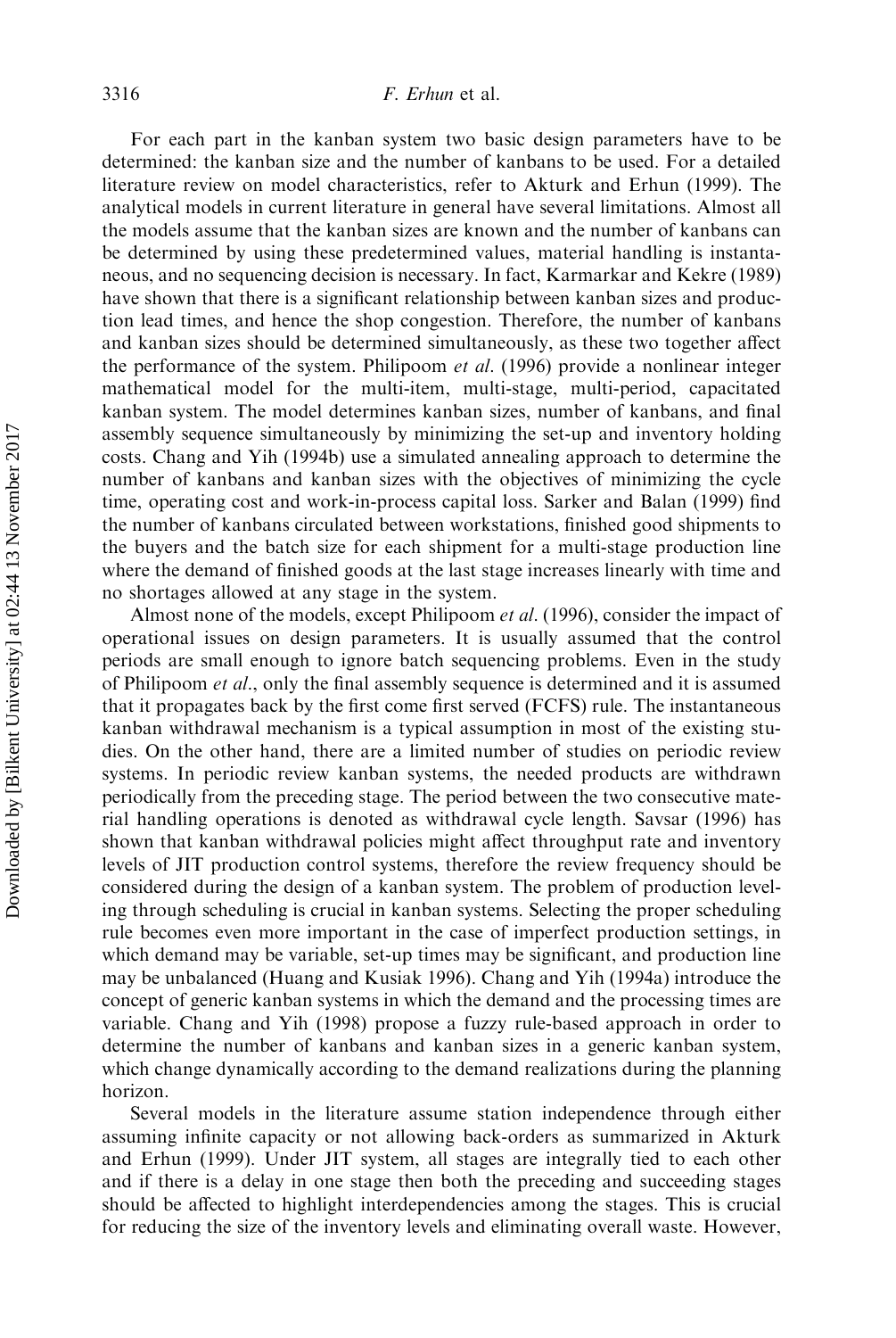this possibility is eliminated with the assumption of no back-orders and an infinite production capacity, hence each stage can be modeled independently. Furthermore, most of the conjectures for the determination of design parameters are posed (although not explicitly stated) as if these conjectures are independent of the operational decisions. For example, it is a common conjecture that the customer service level, usually expressed in terms of back-order costs and fill rates, can be increased by increasing the maximum inventory level, or the safety stock parameter in the Toyota formula. We will show that this conjecture is only valid for the FCFS rule, which maintains consistent kanban priorities from stage to stage and prevents kanban passing. For other scheduling rules, the best inventory level that maximizes the customer service level may not correspond to the highest possible inventory level.

There are a limited number of studies on determining the kanban sequences. In general, the final assembly schedule determines production schedules for all of the stages in the facility. Once the assembly line is scheduled, it is assumed that the sequence propagates back through the system using the FCFS rule. However, many researchers based on their simulation studies showed that the commonly adopted policy of the FCFS rule may not be a good policy under different experimental conditions, but in their models, they still limited themselves to another relatively simple dispatching rule of SPT/LATE. In a recent study, Hum and Lee (1998) consider a six-station single-card kanban-controlled line and provide a simulation evaluation of the performance of four scheduling rules, including FCFS and shortest processing time (SPT), operating under different production scenarios. In their simulation experiments, the FCFS rule performed poorly compared to the other dispatching rules especially under tight production conditions. This is similar to the previous results of Lee *et al.* (1993) and Yavuz and Satir (1995) where  $SPT/$ LATE (or SPT) was stated as the best overall rule.

Sequencing in kanban-controlled shops are more complex when compared to conventional sequencing problems as kanbans do not have due dates and kanbancontrolled shops have station blocking (Berkley 1992). Station blocking can be described as the idleness of a stage due to full outbound inventories. Therefore, we will show that using a more sophisticated scheduling algorithm instead of the simple dispatching rules can significantly enhance kanban system performance. Furthermore, it is commonly assumed that the final assembly schedule can be propagated back through system using the FCFS rule with the instantaneous kanban withdrawal mechanism. As discussed above, this combination may not be a good policy for all experimental conditions. On the contrary, the FCFS rule performs better when the withdrawal cycle lengths are long enough to justify the set-up times under the tight production conditions. We will also show that the scheduling policies are not robust to withdrawal cycle lengths, or vice versa. The withdrawal cycle length has a significant effect on average in-process inventories and production rates. As the withdrawal cycle lengths decrease, the in-process inventories decrease significantly, but the back-orders increase. In fact, when the kanban sizes are constant, the total cost curve is convex over withdrawal cycle lengths. A detailed review on JIT and kanban systems can be found in Akturk and Erhun (1999), Berkley (1992), and Huang and Kusiak (1996).

The remainder of this paper is organized as follows. In section 2, we discuss the underlying assumptions and define the problem. We present the proposed algorithm in section 3 along with a numerical example in section 4. A computational analysis of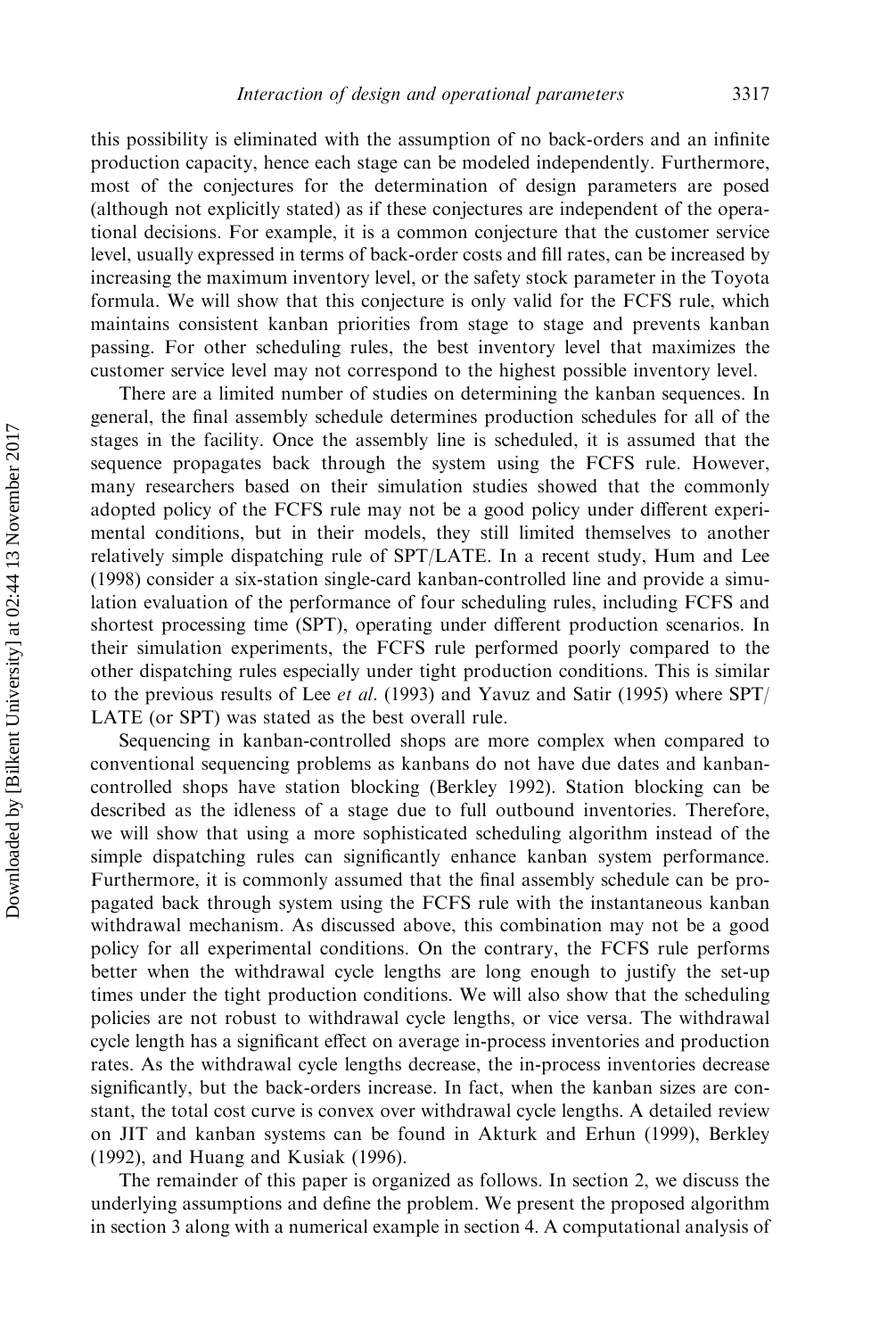the proposed algorithm is reported in section 5. Finally, some concluding remarks are provided in section 6.

#### 2. Problem statement

In this study, we develop an analytical model to determine the withdrawal cycle length, number of kanbans and kanban sizes simultaneously in a multi-item, multistage, multi-period, capacitated, periodic review kanban system. The overall objective is to minimize the total production cost, which is comprised of back-order and inventory holding costs, over a finite planning horizon. The existing studies reflect the relationship between the kanban sizes and the average inventory, but for the other performance measures no clear relations are present. One of the purposes of this study is to investigate analytically the effect of the kanban sizes on several system performance measures, such as average in-process inventory and total back-order cost.

The following assumptions are made throughout this study. Kanban processing times are equal to the time required to process all parts in a kanban. Half full kanbans are not allowed. There are no alternative routings. The withdrawal lead time is assumed to be zero. The system is reliable and production at each stage is carried out without defects. There is a discrete and time-varying demand pattern for every item, which comes from a given probability mass function. There are several assumptions necessary for kanban system to work efficiently and effectively. The plant layout must be flow based in order to reduce transportation times and highlight interdependencies between work centers. Parts must be grouped into the part families to facilitate flow based production. We assume that switching from one family to another requires a major change in set-up of the workstation while parts within a family can be accommodated with minor adjustments that require only a relatively small amount of time that can be added to the processing time, hence the set-up time between the families is sequence-dependent. This assumption reflects the fact that each family includes a set of parts with different demand and due date requirements but share the same set-up, processing and routing requirements. For the rest of the paper, part j of family i is denoted as item  $(i, j)$ . All the parts in a family follow the same routing on a modified flowline. In a modified flowline, similar to flowlines, parts follow a uni-directional flow, but contrary to flowlines, they do not have the same routing. A more detailed discussion on the formation of part families and corresponding manufacturing cells can be found in Akturk and Balkose (1996). We number the stages starting from the last stage of production, i.e., stage 1 is the final stage and for any p and m in the routing of item  $(i, j)$  if  $p < m$ , p succeeds m. The notation used throughout the paper is given in Appendix.

#### 3. The proposed algorithm

There are three decision variables: the withdrawal cycle length, T, the number of kanbans for item  $(i, j)$  at stage m for a given T,  $n_{ijm}^T$ , and the kanban sizes,  $a_{ij}^T$ . Note that the kanban sizes are independent of the stage, i.e. for a given withdrawal cycle length T, once set the kanban sizes are kept constant throughout the system. However, the number of kanbans allocated to each stage can be different. The objective is to minimize the total cost that is the sum of the back-order and inventory holding costs over the planning horizon. The proposed algorithm generates several alternatives for each of the decision variables and chooses the best combination among these by comparing the total cost of alternatives.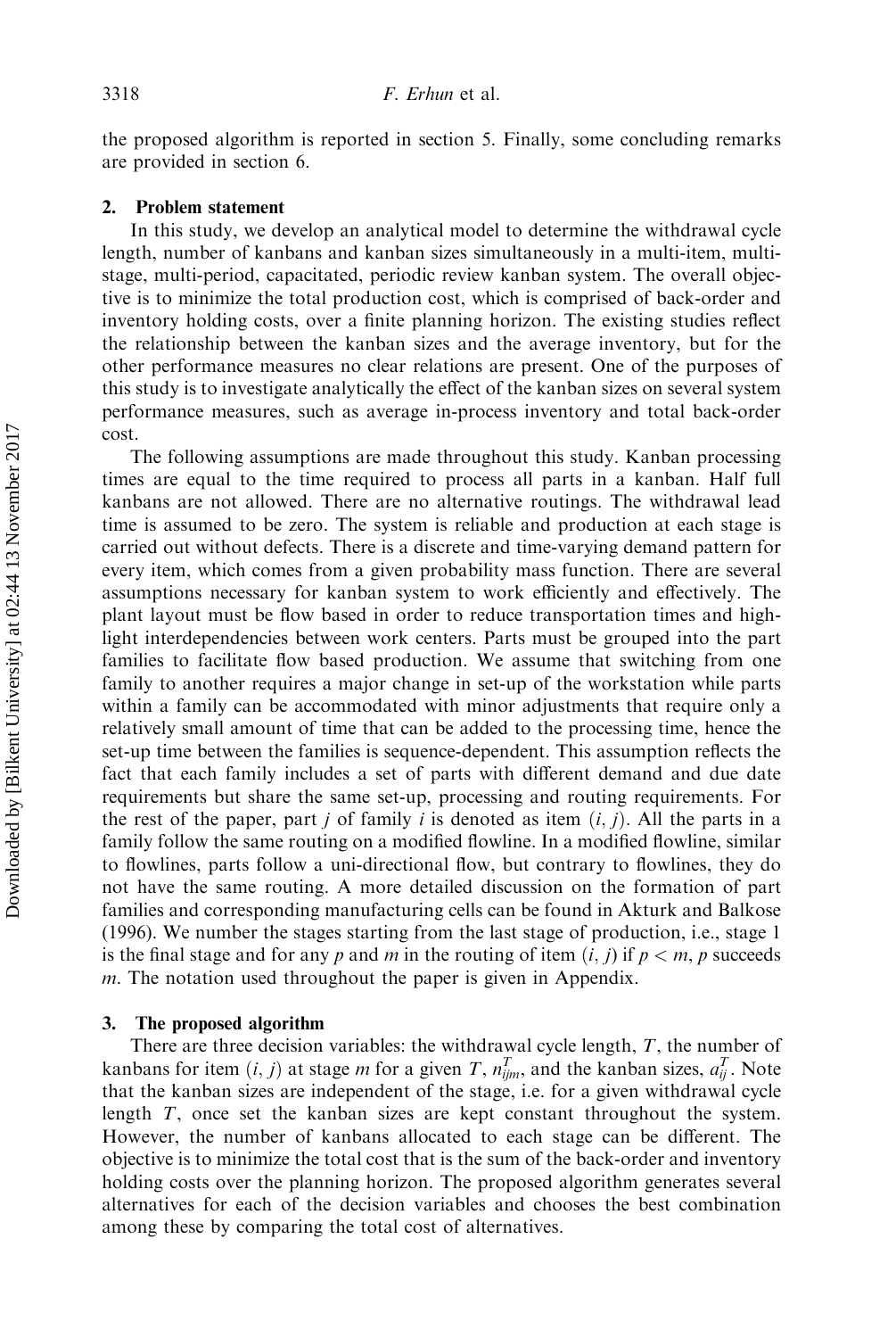The main steps of the proposed algorithm are as follows:

- Step 1. Generate a set of alternatives for withdrawal cycle length. For all possible values of withdrawal cycle length, T,
	- 1.1. Find the number of withdrawal cycles.
	- 1.2. Estimate lead time and calculate the maximum inventory levels.
	- 1.3. Form kanban size alternatives for each item. For each kanban size alternative,
		- 1.3.1. For each withdrawal cycle, call procedure scheduling.
	- 1.3.2. Find the total cost of the schedule found in the previous step.

Step 2. Select the alternative with the minimum total cost.

In step 1, we generate a set of alternatives for the withdrawal cycle length,  $P$ , as follows:

$$
P = \left\{ T : T = \left\lceil \frac{T_{\text{max}}}{A} \right\rceil, \ \forall A = \{1, 2, 4, 8, \dots, 2^r\} \right\}
$$

where  $\lceil \cdot \rceil$  gives the smallest integer greater than or equal to the operand and  $T_{\text{max}}$  is the length of each period. We assume that the longest withdrawal cycle length is a period.

In step 1.1, given a withdrawal cycle length  $T$ , the number of withdrawal cycles for each period is calculated as  $T_{\text{max}}/T$ . Then, the number of withdrawal cycles over the planning horizon is  $\left(\left[T_{max}/T\right] \times \text{planning horizon}\right)$ . In step 1.2, we calculate the maximum inventory level of each item at each stage by using the expected period demand. This step has two levels. In the first level, lead times are estimated in terms of number of periods for each stage. In the second level, by using these estimates and Toyota formula, the maximum inventory levels are determined.

For the lead time estimation, Ragatz and Mabert (1984) show that the rules that utilize shop information generally perform better than rules that utilize only job information. In the literature there are no models that can directly be applied to periodic review systems. Therefore, we select the work-in-queue (WIQ) rule proposed by Ragatz and Mabert and modify it to adapt to periodic review systems. According to the WIQ rule, the lead time of item  $(i, j)$  at stage m,  $F_{ijm}$ , is estimated as  $F_{lim} = k_m \cdot \text{WIQ}_m$  where WIQ<sub>m</sub> is WIQ of stage m, and  $k_m$  is the lead time estimation coefficient for stage m. We then convert this lead time estimate to number of periods as follows:  $L_m = F_{ijm}/T_{max}$ , if  $F_{ijm} > T_{max}$ , and 1, otherwise. As the lead times are estimated for each stage, the maximum inventory levels for an item at each stage may be different. In that way, we can allocate different number of kanbans at each stage for the same item. This will not only increase the solution space for the scheduling but also may increase the power of the kanban system over imperfect settings (Takahashi 1994).

Kanban systems maintain constant levels of total on-hand and in-process inventory at each production stage. To determine the maximum inventory level, we use the Toyota formula:

maximum inventory level = 
$$
n \cdot a = D \cdot L \cdot (1 + s)
$$

where *n* is the number of kanbans,  $a$  is the kanban size,  $D$  is the average demand rate, L is the expected lead time, and s is the safety factor. An important problem that arises with the Toyota formula is the estimation of the lead times. Lead time is not an attribute of the part; rather it is a property of the shop floor. Lead times vary greatly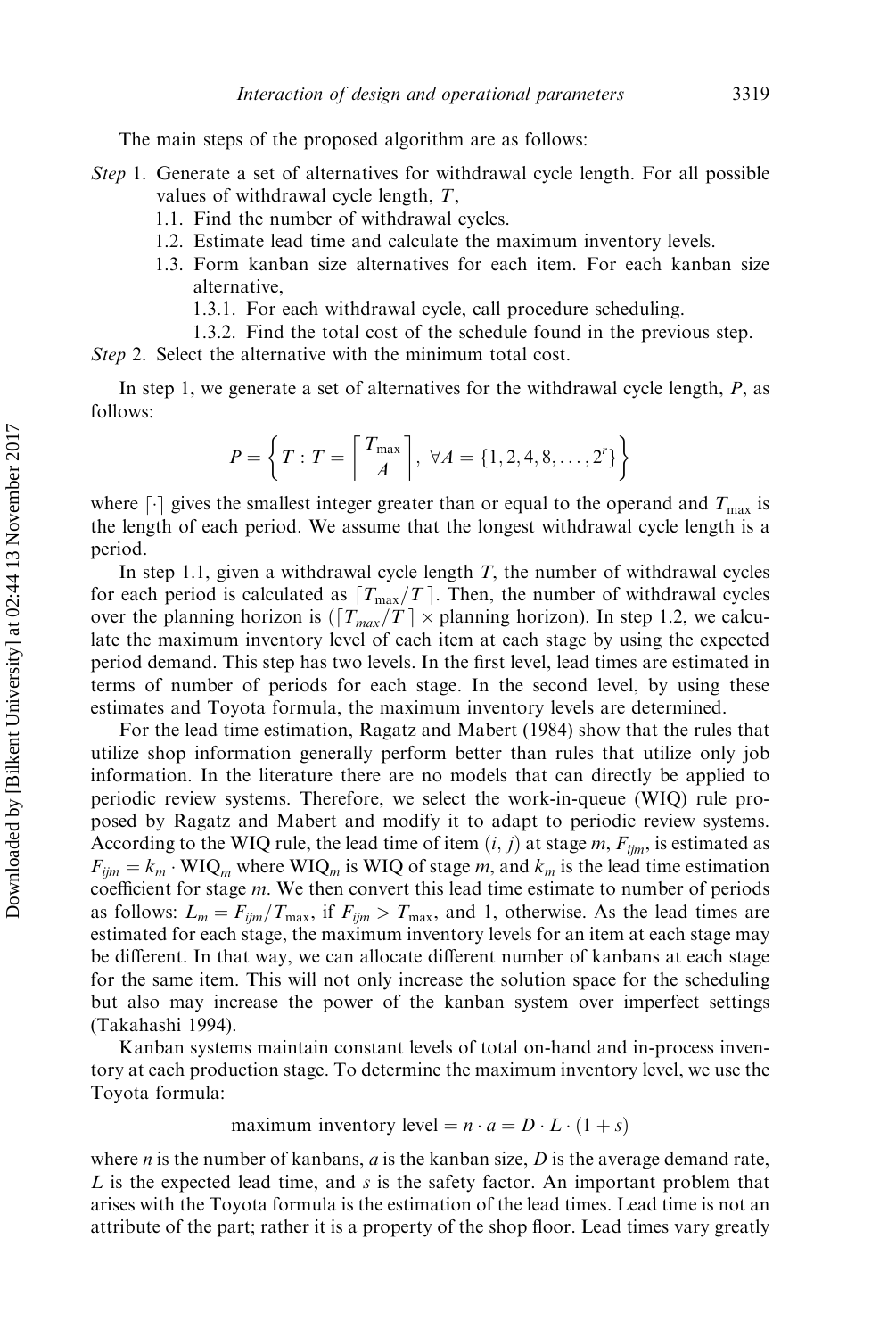depending on capacity, shop load, product mix and batch sizes (Karmarkar 1993). Furthermore, Karmarkar and Kekre (1989) show that the number of kanbans and kanban sizes have a significant effect on the performance of the kanban system, and it is not possible to think L independent of these two variables. Therefore, the maximum inventory level of each item at its final stage is calculated by using the lead time estimate for its final stage,  $L_1$ , along with the expected period demand and the safety factor s as follows:

MAXINV<sub>ij1</sub> = [expected period demand \* 
$$
L_1
$$
 \*  $(1 + s)$ ].

The maximum inventory levels at upstream stages will be found with backward propagation as follows:  $MAXINV_{ijm} = [L_m * MAXINV_{ijp}]$  where p is the succeeding stage in the routing of item  $(i, j)$ , i.e.  $p < m$ , and the production stages are numbered backwards. At any withdrawal cycle, the maximum amount that stage  $p$ demands from stage *m* is  $MAXINV_{ijp}$ . As the information lead time of the kanban systems are long, the upstream stages cannot react to changes in demand easily and the system becomes erratic. Huang *et al.* (1983) show that the demand variability is amplified in a multi-stage setting. In order to stabilize this erratic behavior, instead of using the mean demand to set the inventory levels at each stage, we use the maximum demand that may occur at any given time. Hence, the algorithm may allocate more inventories to upstream stages.

In step 1.3, we generate the alternatives for the number of kanbans and kanban sizes in such a way that for all alternatives  $n_{ijm} a_{ij}^T \sim \text{MAXINV}_{ijm}$ . The relationship is not a strict equality due to rounding errors. This allows a fair comparison among the alternatives generated at this step. Step 1.3, generates the set of kanban size alternatives,  $A_{ij}^T$ , for each item as follows:

$$
A_{ij}^T = \left\{ a_{ij}^T : a_{ij}^T = \left[ \frac{\text{MAXINV}_{ij1}}{n_{ij1}^T} \right], \forall n_{ij1}^T = \{1, 2, 4, 8 \cdots, 2^r\} \right\}.
$$

Step 1.3.1 finds the schedules for each withdrawal cycle. The flowchart of the scheduling module, which is repeated for all stages, is given in figure 1. Before the execution of the main steps of scheduling, some of the sets should be updated. The demand for the withdrawal cycle is calculated as

$$
D_{ij1}^t = \left\lceil \frac{d_{ij}^t - \text{FG}_{ij}^{t-1}}{a_{ij}^T} \right\rceil
$$

where  $FG_{ij}^{t} = D_{ij1}^{t} \cdot a_{ij}^{T} - (d_{ij}^{t} - FG_{ij}^{t-1}).$ 

There are three main levels in the scheduling module. At level 1, we try to schedule all the items waiting to be processed in front of stage  $m$  in withdrawal cycle t. We call this set the schedule set,  $SS_m^t$ . To do this, we first update the inventory levels and back-orders as follows:  $I_{ijm}^t = \max(0, S_{ijm}^{t-1} - D_{ijm}^t - B_{ijm}^{t-1})$  and  $B_{ijm}^t = \max(0, D_{ijm}^t + B_{ijm}^{t-1} - S_{ijm}^{t-1})$  where  $S_{ijm}^{t-1} = I_{ijm}^{t-1} + SCH_{ijm}^{t-1}$ . The back-order cost and inventory holding cost at each stage are calculated as follows: back-<br>order cost at stage *m* is  $\sum_{i=1}^{I} \sum_{j=1}^{size[i]} B_{ijm}^t \cdot a_{ij}^T \cdot b_{ijm}$  and inventory holding cost at<br>stage *m* is  $\sum_{i=1}^{I} \sum_{j=1}^{size[i]} I_{ijm$ to be processed in front of stage  $m$  in withdrawal cycle  $t$  is updated as  $\text{SS}^{t}_{ijm} = \text{UNS}^{t-1}_{ijm} + D^{t}_{ijm}.$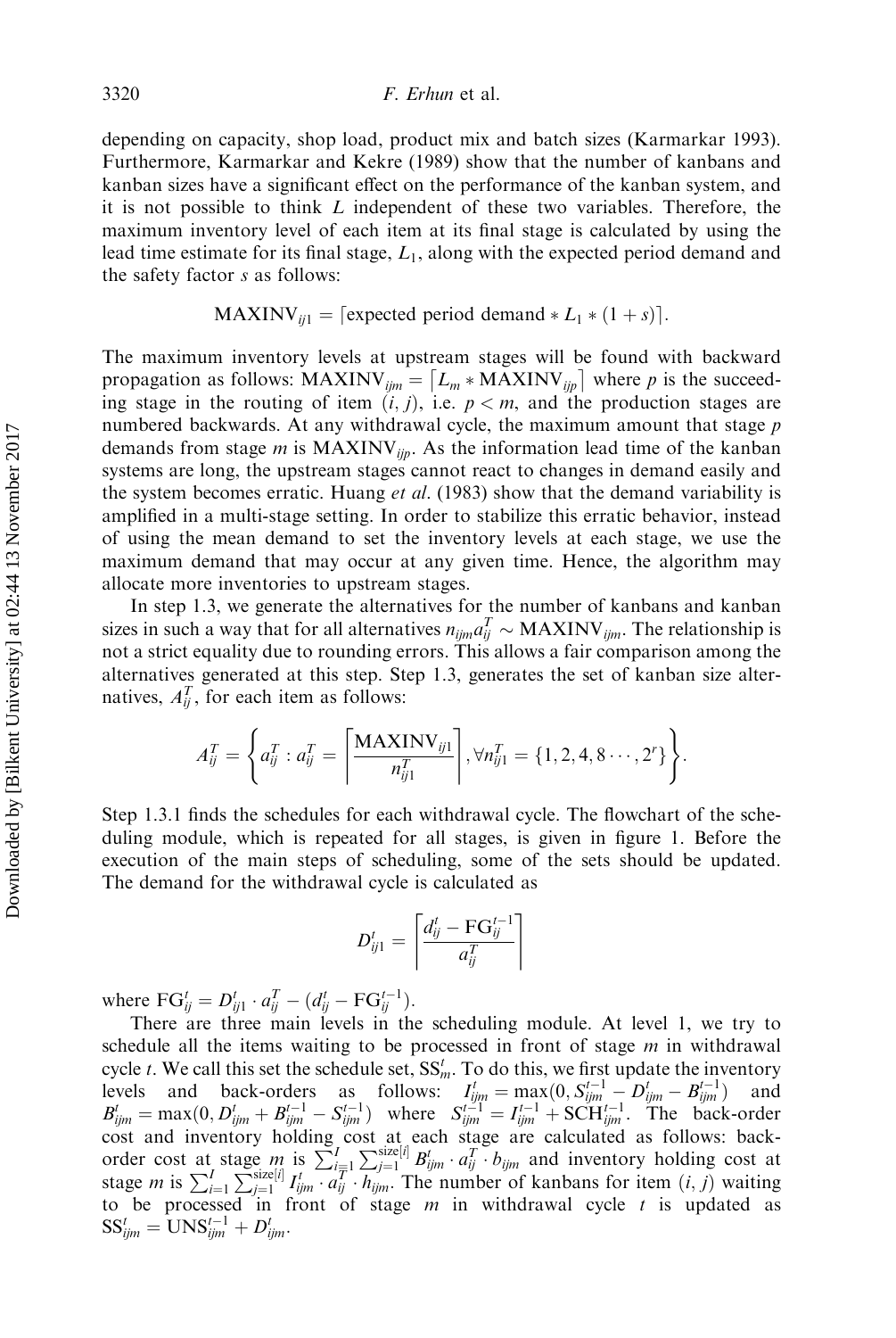

Figure 1. Flowchart of the scheduling module.

Let us describe these three levels briefly for stage  $m$ :

Level 1: Generate the schedule set,  $SS_m^t$ . This set consists of all the items waiting to be processed in front of stage m. If all the items in  $SS_m^t$  cannot be processed within the given withdrawal cycle length, T, i.e. the makespan of the schedule set  $SS_m^t$ , denoted as  $MK(SS<sub>m</sub><sup>t</sup>)$ , is greater than T, then goto Level 2.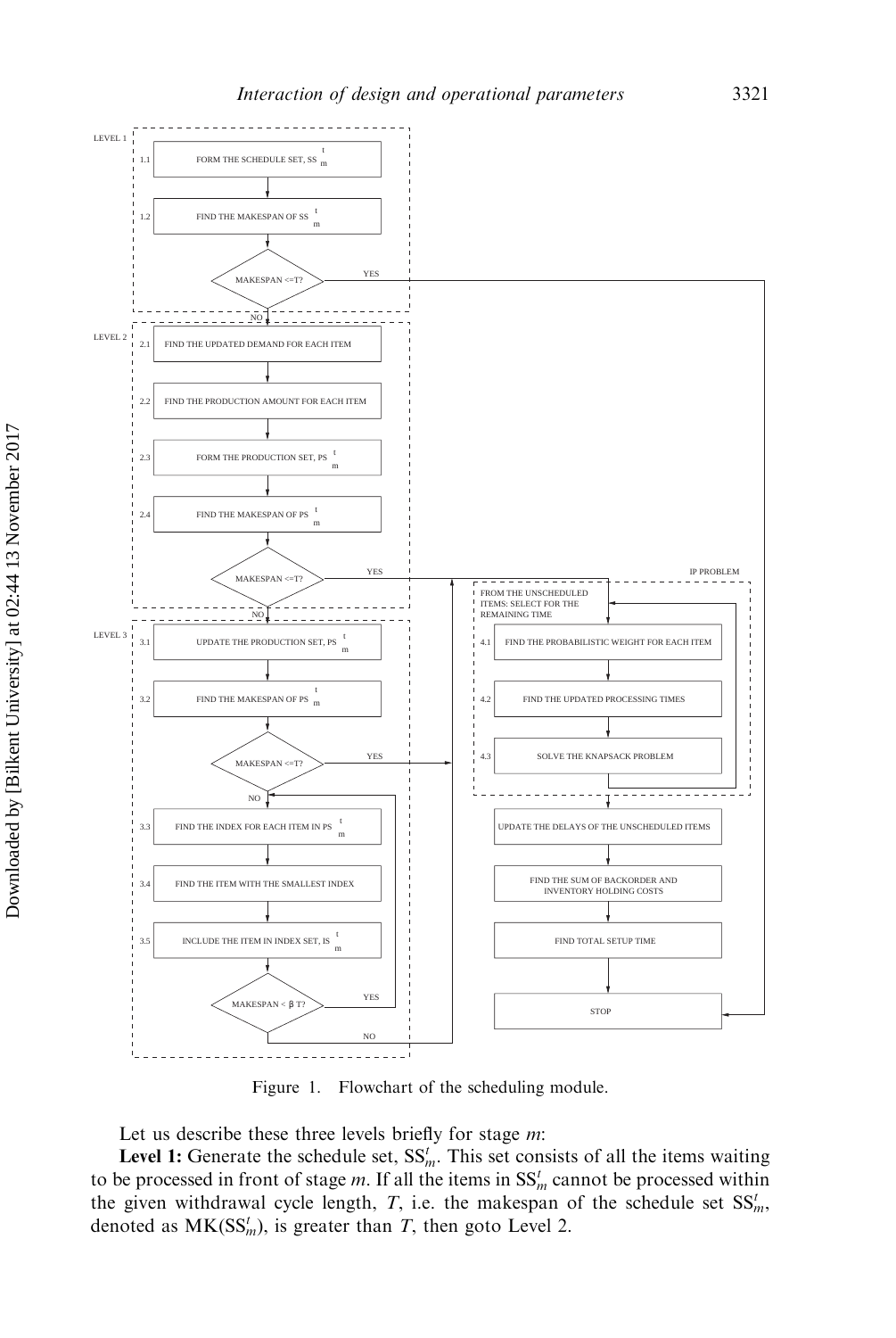Level 2: Narrow down the schedule set to a new set called the production set,  $PS_m^t$ . The production set includes the items that should be scheduled to prevent future back-orders. If all the items in  $PS_m^t$  cannot be processed within the given withdrawal cycle length, T, then go to level 3.

Level 3: Narrow down the production set to a new set called the index set,  $IS_m^t$ . The index set schedules the items in order to minimize the total back-order costs.

The details of these levels are given in figure 1 and are also discussed below. In level 1, the makespan of a schedule set is found by using the nearest neighbour (NN) rule to minimize the sequence-dependent set-up times, such that we group all the items in the schedule set to their associated families, i.e. intrafamily splits are not allowed, and find a sequence of families by always selecting the unscheduled family with the smallest set-up time.

At level 2, we narrow down the schedule set to a new set called production set,  $PS_m^t$ . The production set includes the items that should be scheduled to prevent future back-orders. Since the whole schedule set,  $SS_m^t$ , cannot be completed on time, back-orders may occur. Stages will become interdependent due to backorders and to deal with this interdependency, a production amount that considers the expected demand in the future is used. In accordance with the kanban pull logic, we only consider the actual demand information in this withdrawal cycle while solving the kanban scheduling problem for stage  $m$ . In order to lower the probability of future back-orders and incorporate a global perspective into the schedule, we estimate the expected demand in the future by utilizing the past withdrawal cycles' demand information so that we can reflect the demand trend. We calculate updated demands for each item as follows:

$$
d_{ijm}^u = \gamma \cdot \frac{\sum_{k=1}^c D_{ijm}^{t-k}}{c} + (1 - \gamma) \cdot D_{ijm}^t
$$

where  $\gamma$  is a constant such that  $0 < \gamma < 1$  and c is the number of past withdrawal cycles used in forecasting. Consequently we find the minimum amount of each item,  $PA<sub>ijm</sub>$ , that should be scheduled to avoid future back-orders by using the updated demands, i.e.  $PA_{ijm} = d_{ijm}^u - S_{ijm}^{t-1} + B_{ijm}^{t-1}$ . We include all the items with positive production amounts to the production set, which automatically includes all the items that are currently under back-order. We try to schedule all the items in the production set. If it is not possible to schedule all the items, we proceed to level 3. Otherwise, we solve a set of integer programming (IP) problems to select a subset of items from the schedule set that are not included to the production set,  $SS_m^t - PS_m^t$ , to fill the remaining time.

At level 3, we first update the production set  $PS_m^t$ . If the production amount of an item is bigger than its expected demand, we set the production amount to the expected demand. We again narrow down the production set to a new set called index set by means of a proposed ranking index. The aim at this level is to minimize the back-order cost. The proposed ranking index,  $\alpha_{ijm}$ , is calculated as:

$$
\alpha_{ijm} = \frac{\text{set-up time of family } i}{\sum_{j=1}^{\text{size}[i]} \sum_{s=0}^{MS_{ijm}} (s+1) \cdot Q_{ijm}[s] \cdot b_{ijm}} + \frac{p_{ijm}}{(1+MS_{ijm}) \cdot b_{ijm}}
$$

In kanban systems, the in-process inventories should always be full. Even if there is no demand, there may be an order for an item which has lower in-process inventory than the maximum inventory level. For these items, there is no back-order, so their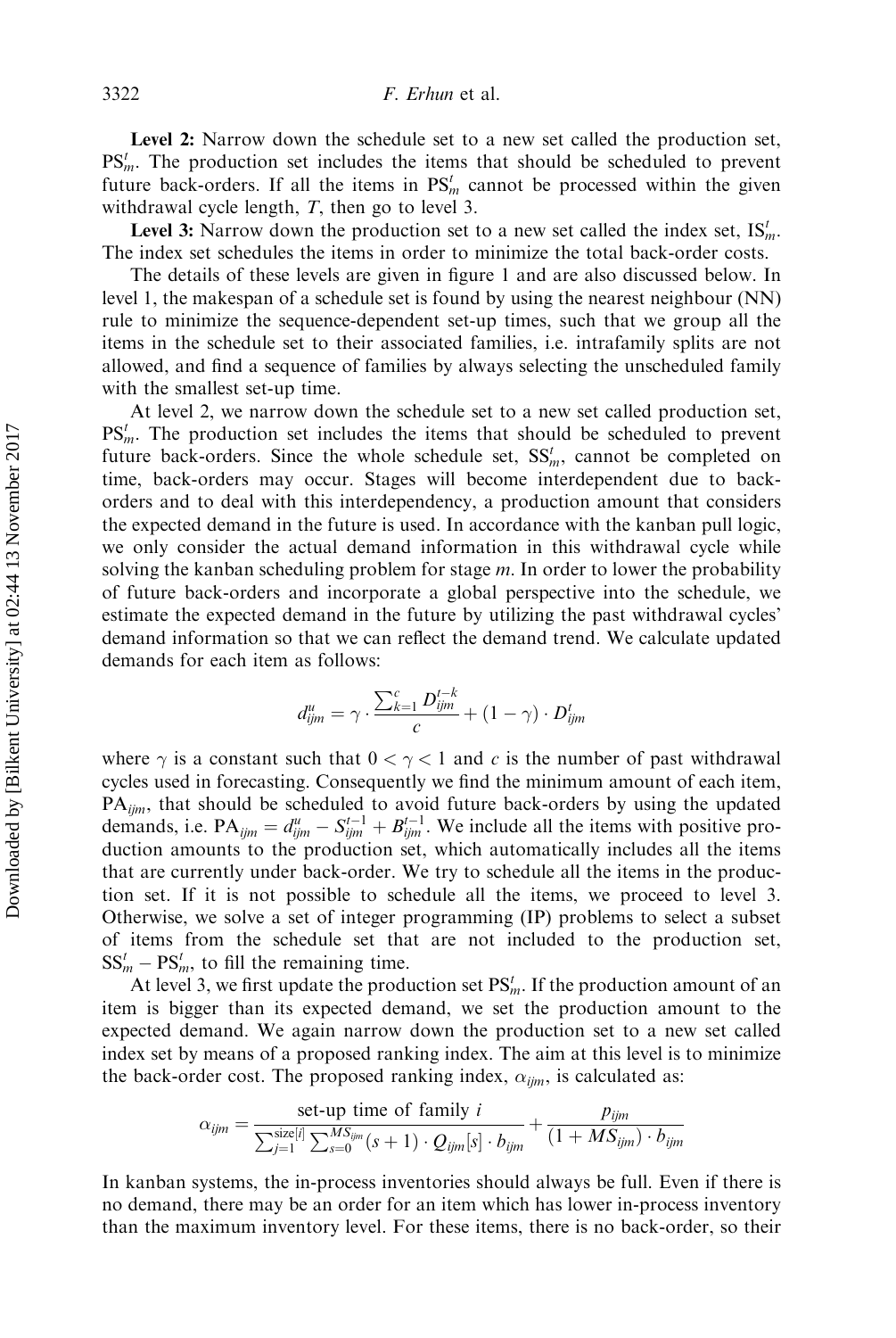delays are expressed as zero and  $Q_{ijm}[0]$  is the amount needed to fill up the in-process inventories. The proposed index considers a possible trade-off between a set-up time lost for a family with the urgency of an item. In the index, back-order costs are assumed to be the weights for each item. For the families, the total back-order cost is summed over all items. The first term of the index allocates the family set-up to each item in the family, which is the same for all items in a family, whereas the second term is item specific. We select the item with the smallest index and include it to the index set,  $\text{IS}_{m}^{t}$ . We use the index to form the initial set till  $\beta$ % of the withdrawal cycle is occupied. For the remaining time, we first schedule items from the production set, which are not included to the index set,  $PS_m^t - IS_m^t$ , by solving a set of integer programming problems. If time remains, we schedule items from the schedule set that are not included to the index set,  $SS_m^t - IS_m^t$ .  $\beta$  is a predefined number between 0 and 1 and determines the number of IP problems that will be solved. Even though the index is dynamic, it is myopic in nature. There is a trade-off between using the index and IP formulation. The index is faster but the IP formulation eliminates the myopicity. When  $\beta$  is small, we solve more IPs which increases the computation times but also improves the solution quality.

After a number of items are scheduled at level 2 or 3, a number of IP problems are used to schedule items for the remaining time. After level 2, we first find a probabilistic weight for each unscheduled item from set  $SS_m^t - PS_m^t$  such that

$$
w_{ijm} = \left[\text{Prob}(D_{ijm}^{t+1} > \text{PS}_{ijm}^t + I_{ijm}^t) \cdot b_{ijm} - \text{Prob}(D_{ijm}^{t+1} < \text{PS}_{ijm}^t + I_{ijm}^t) \cdot h_{ijm}\right] \cdot a_{ij}^T.
$$

For a given probability mass function of the demand distribution, the probabilistic weight is the difference between the probability that an item will be back-ordered in the next withdrawal cycle multiplied with its back-order cost and the probability that it will remain unused multiplied with its inventory holding cost. Then we find the updated processing times for all unscheduled items with positive probabilistic weights such that  $p_{ijm}^u = p_{ijm} \cdot a_{ij}^T$ . As described earlier, we only incur a sequencedependent set-up time between the families. Therefore, we calculate the required set-up times of the unscheduled families with respect to the family that is scheduled to the last position in the partial sequence. We solve the following IP formulation to find the next item to be scheduled. In this step, the aim is to select the most profitable item among the unscheduled ones. The probabilistic weights together with the updated processing times and set-up times, if any, are used to decide if it will be profitable to produce the item in the remaining time slot:

Maximize 
$$
\sum_{i=1}^{I} \sum_{j=1}^{\text{size}[i]} (X_{ijm} \cdot w_{ijm})
$$
  
Subject to 
$$
\sum_{i=1}^{I} (Y_{im} \cdot \text{set-up time of family } i)
$$

$$
+ \sum_{i=1}^{I} \sum_{j=1}^{\text{size}[i]} (X_{ijm} \cdot p_{ijm}^{u}) \le (T - MK(PS_{m}^{t}))
$$

$$
X_{ijm} - RM_{ijm} \cdot Y_{im} \le 0
$$

$$
\sum_{i=1}^{I} Y_{im} \le 1
$$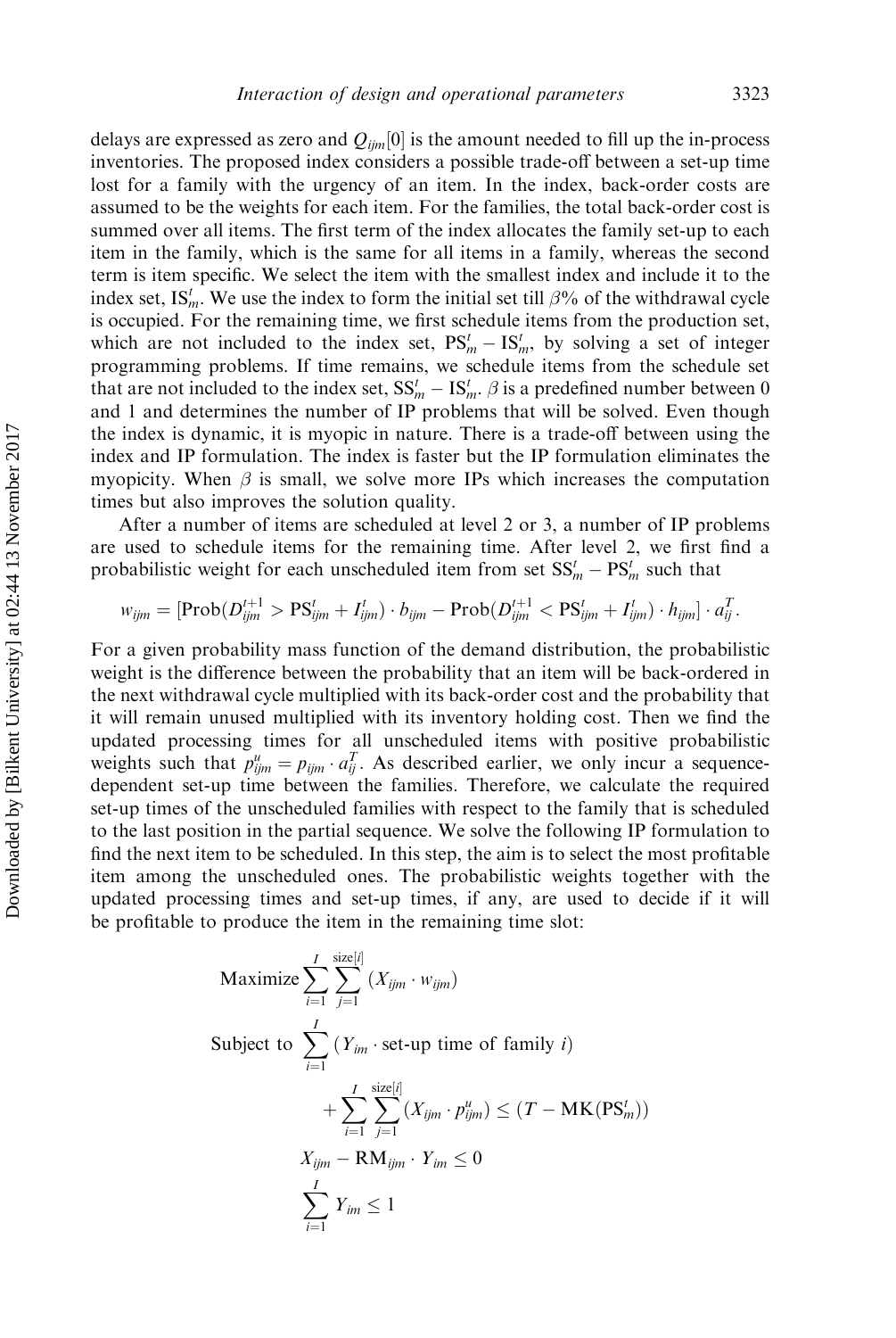where  $X_{ijm}$  is an integer variable and gives the number of kanbans of item  $(i, j)$  at stage *m* that should be included to  $PS_m^t$ . In  $PS_m^t$ , there are two types of items. For the first type, for every unscheduled item there is at least one item from its corresponding family that is already scheduled, hence there is no need to allocate a time for machine set-up. We only define a binary variable  $Y_{im}$  for the unscheduled families that require an additional set-up time, so  $Y_{im}$  takes value of 1 when an item from family i is scheduled. RM<sub>ijm</sub> is total number of kanbans of item  $(i, j)$  in the set  $SS_m^t - PS_m^i$ . As the probabilistic weights might be different for each kanban of an item, we can dynamically assign weights to each kanban. If a new family is scheduled, then we update the IP problem and continue solving until the remaining time is not enough to produce an unscheduled item. Finally, we update the delay values for the unscheduled items, where delay is defined as the number of withdrawal cycles that an item is back-logged.

After level 3, a similar set of IP problems are solved in order to schedule the items from set  $PS_m^t - IS_m^t$ . After level 2, the probabilistic weights can be negative or positive, while after level 3, the weights of items in set  $PS_m^t - IS_m^t$  are strictly positive due to updating the production set prior to index calculation. After the items in set  $PS_m^t - IS_m^t$  are considered, if time remains, then the items from set  $SS_m^t - IS_m^t$  are considered. But, the probabilistic weights of these items are calculated as  $w_{ijm} = b_{ijm} - h_{ijm}$ .

At the end of the three levels, we have scheduled a number of items, denoted as set SCH $_{ijm}^t$ , at stage *m* for withdrawal cycle *t*. The demand of the preceding stage *p*,  $(p > m)$ , is the set of scheduled items at stage m. After all stages and the withdrawal cycles are scheduled, total back-order and inventory holding costs are calculated. At the end of the algorithm, we select the alternative giving minimum cost. As discussed earlier, several models in the literature assume station independence through either assuming infinite capacity or not allowing back-orders as summarized in Akturk and Erhun (1999). Under JIT system, all stages are integrally tied to each other and if there is a delay in one stage then both the preceding and succeeding stages should be affected to highlight interdependencies among the stages. This is crucial for reducing the size of the inventory levels and eliminating overall waste. However, this possibility is eliminated with the assumption of no back-orders and an infinite production capacity. Therefore, in the proposed algorithm a scheduling decision in one stage affects both the preceding and succeeding stages to highlight interdependencies among the stages.

## 4. Numerical Example

In this section, we will explain the execution of the scheduling module over a simple example. It is assumed that the withdrawal cycle length, kanban sizes and the number of kanbans are known. Let the withdrawal cycle length be  $T_{\text{max}}/2 = 480/$  $2 = 240$  minutes. The data for the example are given in table 1 for three families, five parts and three withdrawal cycles. There is only one stage therefore we drop the index  $m$  for simplicity. In table 2, the sequence-dependent set-up times between the families are given. The first row in the table corresponds to the case where the stage is not initially set-up to any of the families.

The number of kanbans demanded for item  $(1, 1)$  in the first withdrawal cycle is  $D_{11}^1 = \lfloor (30 - 0)/10 \rfloor = 3$  and  $FG_{11}^1 = 3 \cdot 10 - 30 = 0$ . The rest of the calculations are similar. So the demands for each withdrawal cycle will be  $D^1 = \{3, 3; 3; 3, 3\}$ and  $FG<sup>1</sup> = {0, 3; 7; 5, 0}$ ,  $D<sup>2</sup> = {1, 1; 3; 3, 2}$  and  $FG<sup>2</sup> = {3, 0; 5; 8, 0}$ , and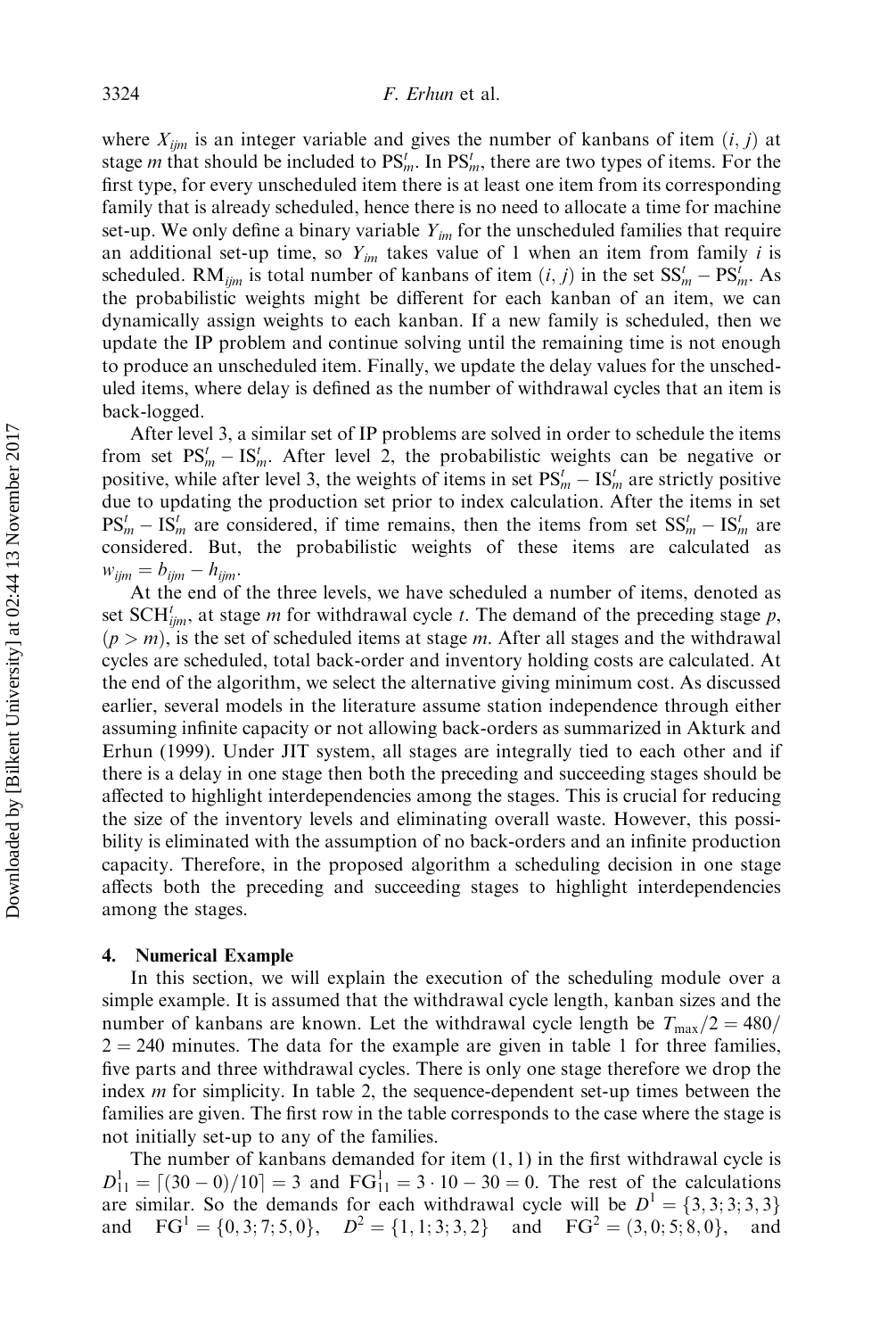| Family Part                                             |             |             |              |              |              |
|---------------------------------------------------------|-------------|-------------|--------------|--------------|--------------|
|                                                         |             |             |              |              |              |
| Kanban size, $a_{ij}$ (units)                           | 10          | 10          | 10           | 10           | 10           |
| Maximum inventory level (units)                         | 20          | 20          | 20           | 20           | 20           |
| Back-order cost, $b_{ii}$<br>(\$/unit/withdrawal cycle) |             |             | 10           |              |              |
| Processing times, $p_{ij}$ (minutes/unit)               | 1.5         |             |              |              |              |
| Demand, $d_{ii}^t$ , $(t = 1, t = 2, t = 3)$            | (30, 7, 15) | (27, 13, 8) | (23, 32, 20) | (25, 27, 17) | (30, 20, 11) |

Table 1. Data for numerical example.

|    | $\mathcal{L}$ |    |
|----|---------------|----|
|    |               |    |
|    | 40            | .5 |
|    | $\theta$      |    |
| 10 | 20            |    |

Table 2. The sequence-dependent set-up times (in minutes).

 $D^3 = \{2, 1; 2; 1, 2\}$  and  $FG^3 = \{8, 2; 5; 1, 9\}$ . Initially the set of inventories, backorders and unscheduled items will be  $I^0 = \{2, 2; 2; 2, 2\}$ ,  $B^0 = \{0, 0; 0; 0, 0\}$  and  $UNS<sup>0</sup> = {0, 0; 0; 0, 0}$ , respectively. In the set presentation, (;) is used to separate the families and  $(,)$  is used to separate the items within the families.

Withdrawal cycle 1: First, we should update the inventory levels, back-orders and schedule set as discussed earlier:

$$
I_{11}^1 = \max(0, 2 - 3 - 0) = 0, B_{11}^1 = \max(0, 3 + 0 - 2) = 1,
$$
  
\n
$$
SS_{11}^1 = \text{UNS}_{11}^0 + D_{11}^1 = 0 + 3 = 3, I_{12}^1 = I_{21}^1 = I_{31}^1 = I_{32}^1 = 0,
$$
  
\n
$$
B_{12}^1 = B_{21}^1 = B_{31}^1 = B_{32}^1 = 1,
$$

and  $SS_{12}^1 = SS_{21}^1 = SS_{31}^1 = SS_{32}^1 = 3$ . Then, the back-order cost will be equal to 180 (back-order cost =  $1 \cdot 10 \cdot 1 + 1 \cdot 10 \cdot 2 + 1 \cdot 10 \cdot 10 + 1 \cdot 10 \cdot 2 + 1 \cdot 10 \cdot 3 = 180$ ).

We should also calculate the delays of the items. Let  $Q[s]$  be the set of  $Q_{ii}[s]$ . Then,  $Q[0] = \{2, 2; 2; 2, 2\}$  and  $Q[1] = \{1, 1; 1; 1, 1\}$ . Due to space limitations, the above calculations will not be shown explicitly in the rest of the example, although the calculations are very similar.

Level 1: Find the makespan for the complete schedule set  $SS<sup>1</sup>$ . The sequence according to the NN rule will be family 2, family 3, and family 1, and the makespan is  $5 + 4 \cdot 3 \cdot 10 + 5 + 1 \cdot 3 \cdot 10 + 2 \cdot 3 \cdot 10 + 10 + 1 \cdot 5 \cdot 3 \cdot 10 + 1 \cdot 3 \cdot 10 = 305$  minutes, where the bold numbers correspond to set-up times and the products correspond to the total production time for the kanbans demanded. As the makespan of  $SS<sup>1</sup>$  is longer than T which is 240 minutes, it is not possible to schedule all the items in this set, so proceed to level 2.

Level 2: Determine the new set,  $PS<sup>1</sup>$ . As we have only one withdrawal cycle, the updated demands of the items will be equal to the withdrawal cycle demands, which are 3. As the inventories are empty, the production amounts will be equal to the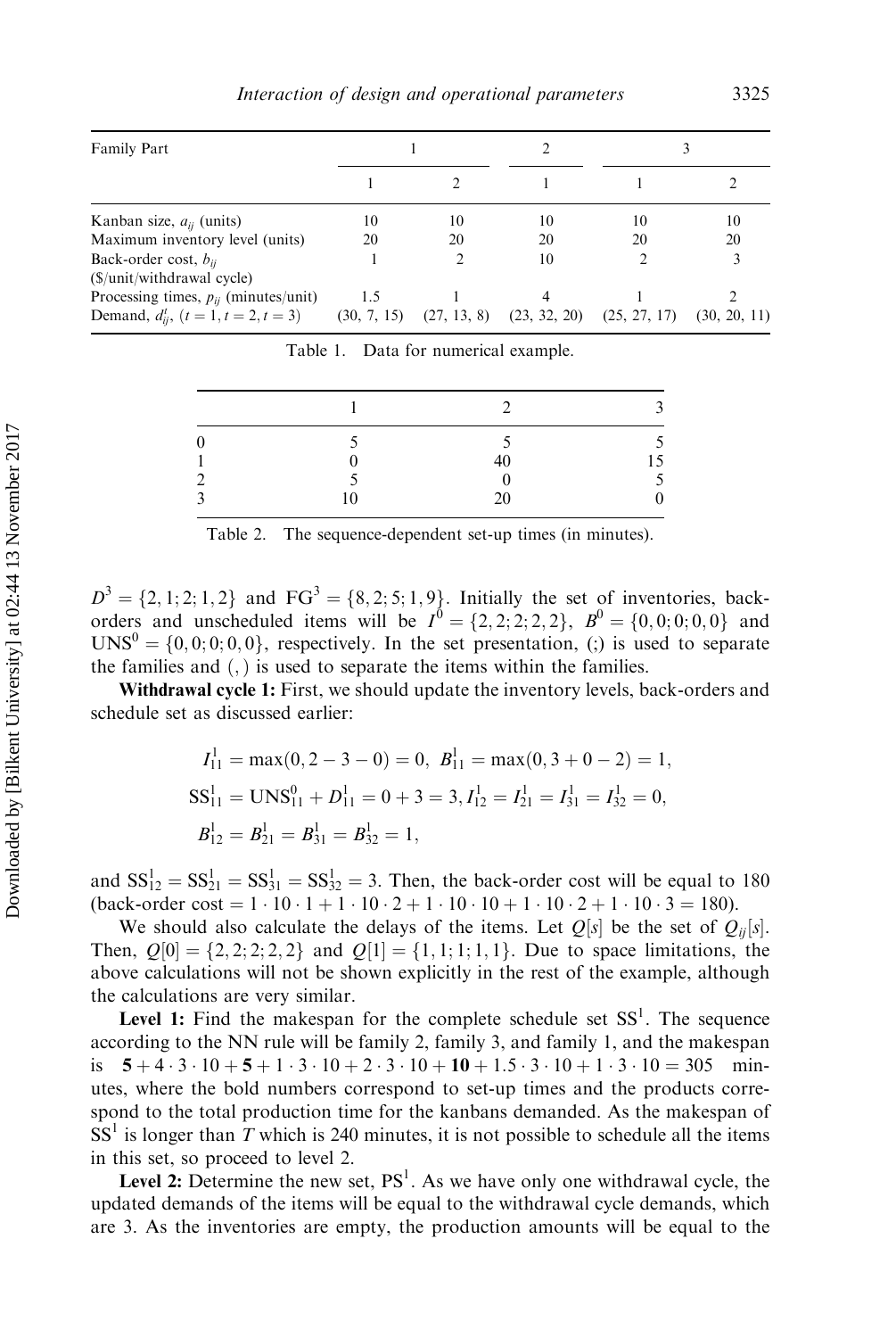updated demands. Therefore,  $PS<sup>1</sup> = \{3, 3; 3; 3, 3\}$  and it will not be possible to schedule all of the items, so proceed to level 3.

Level 3: Calculate the proposed ranking index for each item and form the new schedule set  $IS<sup>1</sup>$ . The total back-order costs of families 1, 2 and 3 are equal to 120, 400 and 200, respectively. The ranking indexes will be:  $\alpha_{11} = \frac{5}{120} + \frac{1.5}{2} = 0.79$ ,  $\alpha_{12} = \frac{5}{120} + \frac{1}{4} = 0.29$ ,  $\alpha_{21} = \frac{5}{400} + \frac{4}{20} = 0.21$ ,  $\alpha_{31} = \frac{5}{200} + \frac{1}{4} = 0.28$ ,  $\alpha_{32} = \frac{5}{200} + \frac{2}{6} =$  $0.36$ . In the index calculations, the bold number shows the minimum ranking index, hence the item that should be selected. Therefore, item (2, 1) is scheduled first and its completion time will be 45 minutes. The total back-order cost of the family 2 will decrease to 200 and the other costs will remain unchanged. We schedule one kanban at a time. The reason for this is to assign dynamic back-order costs to items. There can be kanbans with different delay values for the same item, so these kanbans will have different back-order costs. For example, the back-order cost of item (2, 1) was 20 in the first index calculation. When we recalculate the index, as we have already scheduled the kanban of item (2, 1) that is one withdrawal cycle late, we do not have any back-orders for this item. If we go on scheduling item (2, 1), this will be to avoid the future back-orders that may occur due to empty in-process inventories. So the item (2, 1) will have less priority in the next calculations of the index. The new indexes will be  $\alpha = \{0.79, 0.29, 0.40, 0.28, 0.36\}$ . The completion time of item (3, 1) will be 60 minutes. The total back-order cost for family 3 will be 160. The rest of the calculations are given below:

| Step | $\alpha$                           | Selected item | Completion time |
|------|------------------------------------|---------------|-----------------|
|      | $\{0.83, 0.33, 0.40, 0.50, 0.33\}$ | (3, 2)        | 80              |
|      | $\{0.83, 0.33, 0.40, 0.50, 0.66\}$ | (1, 2)        | 100             |
|      | $\{0.75, 0.50; 0.40; 0.50, 0.66\}$ | (2, 1)        | 140             |
|      | $\{0.75, 0.50, 0.40, 0.50, 0.66\}$ | (2, 1)        | 180             |
|      | $\{0.75, 0.50; -; 0.50, 0.66\}$    | (1, 2)        | 190             |
|      | $\{0.75, 0.50; -; 0.50, 0.66\}$    | (1, 2)        | 200             |
|      | $\{0.75, -; -; 0.50, 0.66\}$       | (3, 1)        | 210             |
| 10   | $\{0.75, -; -; 0.50, 0.66\}$       | (3, 1)        | 220             |
| 11   | $\{0.75, -; -; -; 0.66\}$          | (3, 2)        | 240             |

We reach to the end of time period, so we stop after Step 11. The index set will be  $IS<sup>1</sup> = {0, 3; 3; 3, 2}$ . The sequence will be family 2, family 3 and family 1, which is the same as the sequence found by the NN rule. Therefore, the makespan will be 240 minutes. The inventories and unscheduled items at the end of first withdrawal cycle will be  $S^1 = \{0, 3; 3; 3, 2\}$  and  $UNS^1 = \{3, 0; 0; 0, 1\}$ , respectively. The stage is currently set-up to family 1 and the back-order cost for the first withdrawal cycle is 180.

Withdrawal cycle 2: For the second withdrawal cycle, the updated inventory levels, back-orders, and schedule set will be  $I^2 = \{0, 1; 0; 0, 0\}$ ,  $B^2 = \{2, 0; 1; 1, 1\}$ and  $SS^2 = \{3 + 1, 1; 3; 3, 1 + 2\}$ , respectively. The back-order cost for the second withdrawal cycle is 170. The delays will be  $Q[0] = \{2, 1; 2; 2, 2\}$ ,  $Q[1] = \{1, 0; 1; 1, 1\}$  and  $Q[2] = \{1, 0; 0; 0, 0\}.$ 

Level 1: The sequence of  $SS^2$  according to the NN rule will be family 1, family 3, and family 2, and the makespan will be  $315 > T$ , so proceed to level 2.

**Level 2:** The updated demand for item (1, 1) will be  $d_{11}^u = [0.5 \cdot 3 + 0.5 \cdot 1] = 2$ . The rest of the calculations will be similar. So, the updated demands will be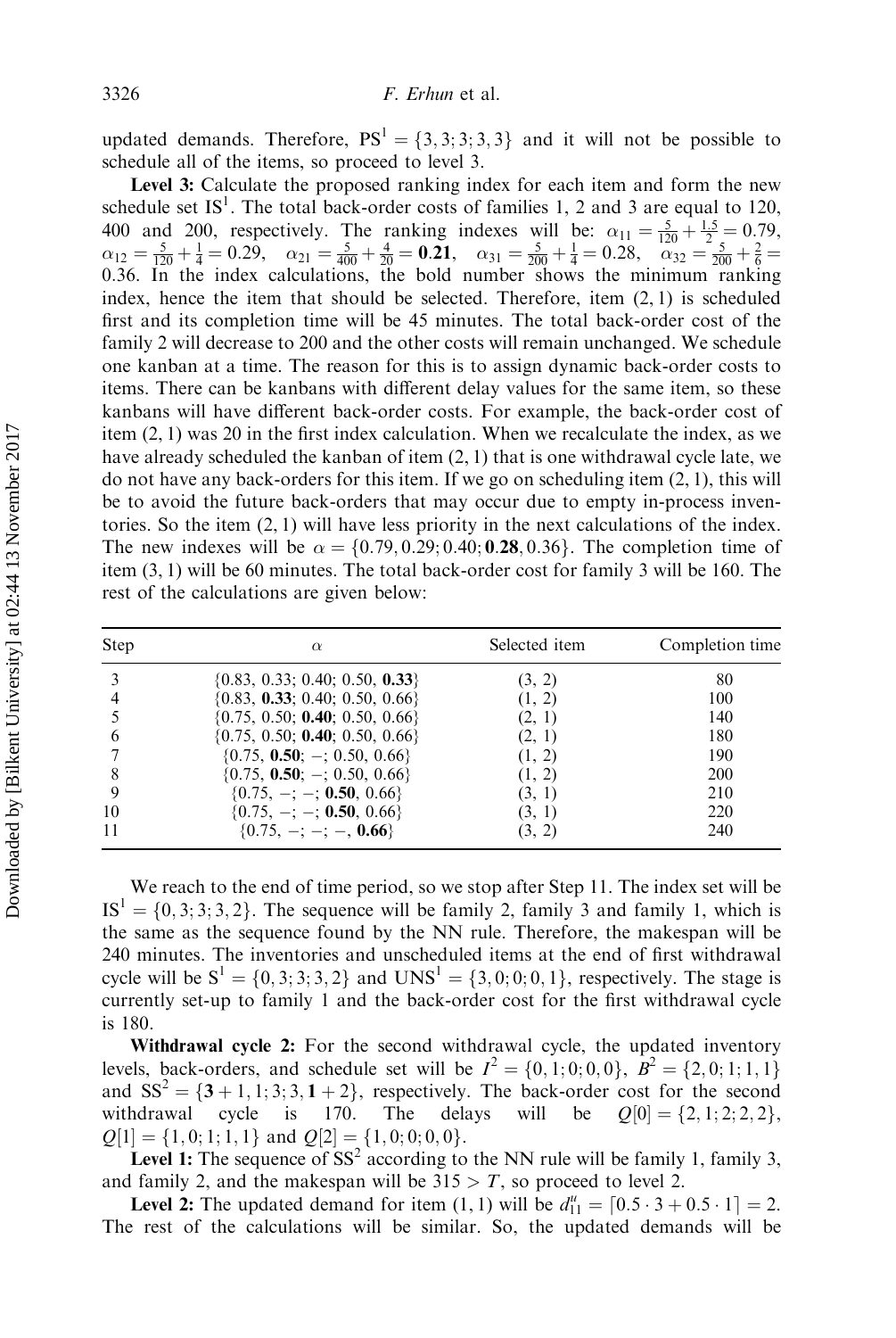$d^{\mu} = \{2, 2; 3; 3, 3\}$ . The production amounts are equal to the difference between updated demand and in-process inventory when positive, and zero otherwise. Hence  $PS^2 = (d^u - I^2)^+ = \{2, 1; 3; 3, 3\}$ . The makespan of this set will be  $285 > T$ , so proceed to level 3.

Level 3: The index calculations will not be shown explicitly. The index set will be  $IS<sup>2</sup> = \{1, 1; 3; 3, 1\}$ , and the makespan will be 230. To fill the remaining 10 minutes, an IP problem will be solved. We first calculate the updated processing times. As at least one item is scheduled from each family, the updated processing times will be equal to the following processing times:  $p^u = \{15, 10; 40; 10, 20\}$ . The set of unscheduled items, RM, will be  $PS<sup>t</sup> - IS<sup>t</sup> = \{1,0,0,0,2\}$ . As the remaining time is 10 minutes and  $RM = \{1, 0, 0, 0, 2\}$ , no other item can be added to the index set from the set  $PS<sup>t</sup> - IS<sup>t</sup>$ . We now consider the set SS<sup>t</sup> - IS<sup>t</sup>, and the set of unscheduled items will be  $\{3, 0; 0; 0; 2\}$ . Given the remaining time and RM, no items can be included to the index set from the set  $SS' - IS'$ . Hence, the final index set will be  $IS^2 = \{1, 1; 3; 3, 1\}.$  The inventories and unscheduled items will be  $S^2 = \{1, 2; 3; 3, 1\}$  and  $UNS^2 = \{3, 0; 0; 0, 2\}$ , respectively. The total back-order cost for two withdrawal cycles will be 350.

In order to demonstrate how the  $\beta$  parameter might affect the final schedule as well as its total cost, we also schedule the second withdrawal cycle with  $\beta = 0.5$ . We will use the proposed ranking index to form the index set,  $IS^2$ , till the total processing time is less than or equal to  $\beta \times 240 = 120$ . So, the previous index calculations will be valid till total processing time reaches 120. Therefore, we will begin to solve IP problems after the third step. At that time the index set was  $IS^2 = \{0, 0; 1; 1, 1\}$ , after applying the NN rule the order of items was  $\{item(3, 1) - item(3, 2) - item(2, 1)\}$ and the makespan =  $15 + 10 + 20 + 20 + 40 = 105$  minutes. The updated processing times for the set of remaining items,  $RM = \{2, 1; 2; 2, 2\}$ , will be  $p^u = \{15, 10;$  $40; 10, 20$ . Since there is no item scheduled from the first family, the sequence dependent set-up time of this family, 5 minutes, should be considered in the IP formulation. In order to calculate the probabilistic weights, lets assume that probability mass function of the demand distribution is given as  $f_D(d)$  = {0.3 if  $D_{ij}^t = 1, 0.4$  if  $D_{ij}^t = 2$ , and 0.3 if  $D_{ij}^t = 3$ }. The probabilistic weights will be  $w_{ij} = \text{Prob}(D_{ij}^{t+1} \ge \mathbf{IS}_{ij}^t + I_{ij}^t) \cdot b_{ij} \cdot a_{ij}$ , or  $w = \{1 \times 10 = 10, 0.7 \times 20 = 14;$  $0.7 \times 100 = 70$ ;  $0.7 \times 20 = 14$ ,  $0.7 \times 30 = 21$ .

Therefore we solve the following IP model:

Maximize 
$$
10X_{11} + 14X_{12} + 70X_{21} + 14X_{31} + 21X_{32}
$$
  
\nSubject to  $15X_{11} + 10X_{12} + 40X_{21} + 10X_{31} + 20X_{32} + 5Y_1 \le 135$   
\n $0 \le X_{21} \le 2, 0 \le X_{31} \le 2, 0 \le X_{32} \le 2$   
\n $0 \le X_{11} \le 2 \cdot Y_1, 0 \le X_{12} \le 1 \cdot Y_1, Y_1 \le 1$ 

The solution is  $X_{11} = 0$ ,  $X_{21} = X_{31} = 2$ ,  $X_{12} = X_{32} = 1$  and  $Y_1 = 1$ . The index set will become  $IS^2 = \{0, 1; 3; 3, 2\}$  with the makespan of 235. The remaining time, 5 minutes, is not enough to produce any unscheduled item. Therefore, we will not solve an IP problem for the set  $SS^2 - IS^2$ . When  $\beta = 0.5$ , the inventories and unscheduled items will be  $S^2 = \{0, 2; 3; 3, 2\}$  and  $UNS^2 = \{4, 0; 0; 0, 1\}$ , respectively. The total back-order cost for two withdrawal cycles will be 350.

Withdrawal cycle 3: The updated inventory levels, back-orders and schedule set for the third withdrawal cycle when  $\beta = 1$  will be  $I^3 = \{0, 1; 0; 1; 0\}$ ,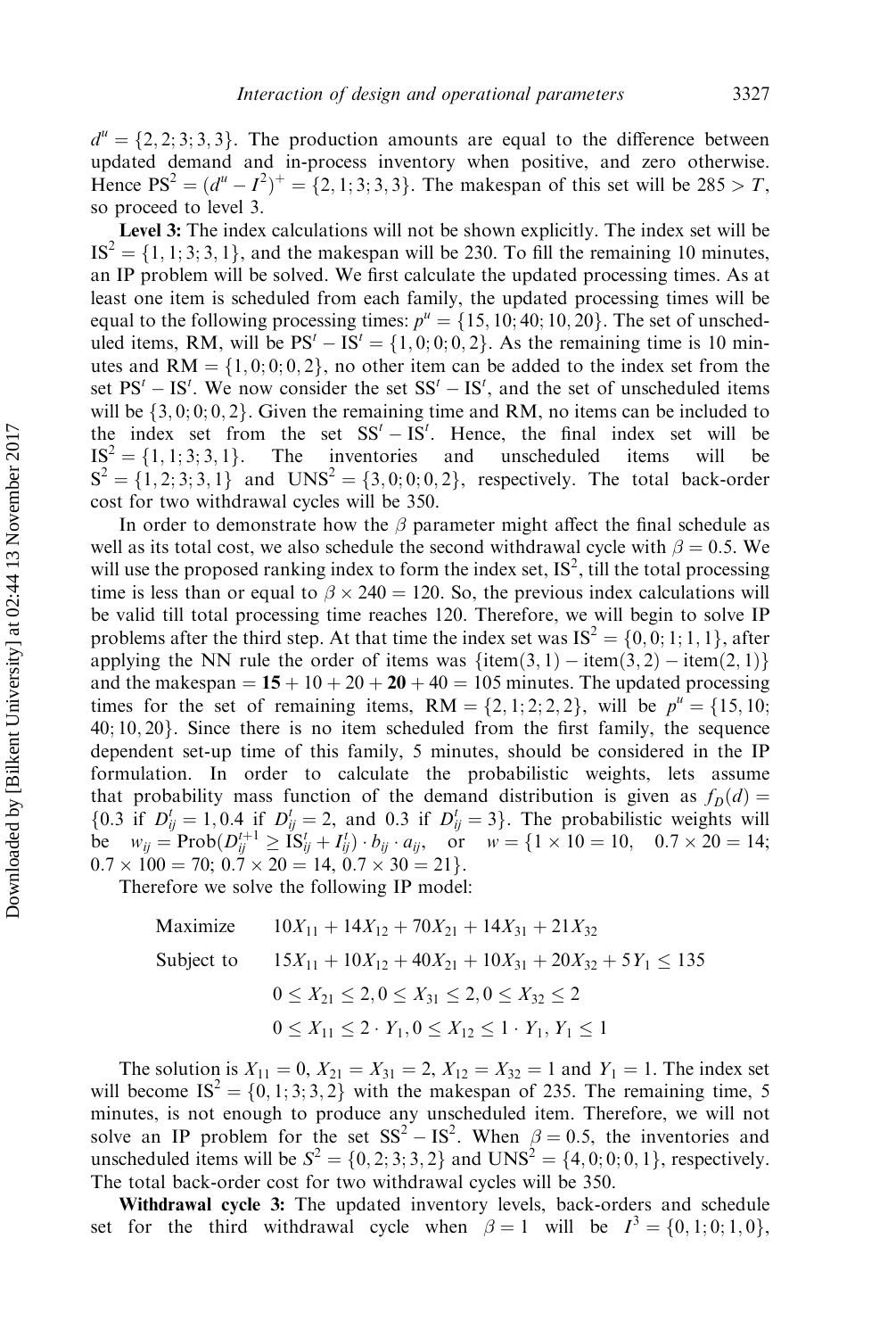3328 F. Erhun et al.

|             | $\mathfrak{t}$ | $I^t$                                      | $B^t$ | SS <sup>t</sup>                                                                           | $S^t$ | $\mathbf{U}\mathbf{N}\mathbf{S}^t$      | cum.<br>back.<br>cost |
|-------------|----------------|--------------------------------------------|-------|-------------------------------------------------------------------------------------------|-------|-----------------------------------------|-----------------------|
|             |                | SPT/LATE 1 $\{0,0;0;0,0\}$ $\{1,1;1;1,1\}$ |       | $\{3, 3, 3, 3, 3\}$                                                                       |       | $\{3,3;0;3,3\}$ $\{0,0;3;0,0\}$         | 180                   |
|             |                | 2 $\{1, 1; 0; 0, 0\}$ $\{0, 0; 4; 1, 0\}$  |       | $\{1, 1; 3 + 3; 3, 2\}$                                                                   |       | $\{2, 2, 2, 3, 2\}$ $\{0, 0, 4, 0, 0\}$ | 600                   |
|             |                | 3 {0, 1; 0; 1, 0} {0, 0; 4; 0, 0}          |       | ${2, 1; 4 + 2; 1, 2}$                                                                     |       | $\{2, 2, 2, 2, 2\}$ $\{0, 0, 4, 0, 0\}$ | 1000                  |
| <b>FCFS</b> |                | 1 $\{0,0;0;0,0\}$ $\{1,1;1;1,1\}$          |       | $\{3,3;3;3,3\}$                                                                           |       | $\{3,3;1;3,1\}$ $\{0,0;2;0,2\}$         | 180                   |
|             |                | 2 $\{1, 1; 0; 0, 0\}$ $\{0, 0; 3; 1, 2\}$  |       | $\{1, 1; 2 + 3; 3, 2 + 2\}$                                                               |       | $\{2, 2, 3, 1, 2\}$ $\{0, 0, 2, 2, 2\}$ | 560                   |
|             |                | 3 $\{0, 1, 0, 0, 0\}$ $\{0, 0, 2, 1, 2\}$  |       | ${2, 1; 2 + 2; 2 + 1, 2 + 2}$                                                             |       | $\{2, 2; 2; 2, 2\}$ $\{0, 0; 2; 1, 2\}$ | 840                   |
| SPT-F       |                | 1 $\{0,0;0;0,0\}$ $\{1,1;1;1,1\}$          |       | $\{3, 3, 3, 3, 3\}$                                                                       |       | $\{3, 3; 0; 3, 3\}$ $\{0, 0; 3; 0, 0\}$ | 180                   |
|             |                | 2 $\{1, 1; 0; 0, 0\}$ $\{0, 0; 4; 1, 0\}$  |       | $\{1, 1; 3 + 3; 3, 2\}$                                                                   |       | $\{2, 2, 2, 3, 2\}$ $\{0, 0, 4, 0, 0\}$ | 600                   |
|             |                | 3 {0, 1; 0; 1, 0} {0, 0; 4; 0, 0}          |       | ${2, 1; 4 + 2; 1, 2}$                                                                     |       | $\{2, 2, 2, 2, 2\}$ $\{0, 0, 4, 0, 0\}$ | 1000                  |
| FCFS-F      |                | 1 $\{0,0;0;0,0\}$ $\{1,1;1;1,1\}$          |       | $\{3,3;3;3,3\}$                                                                           |       | $\{3, 3; 0; 3, 3\}$ $\{0, 0; 3; 0, 0\}$ | 180                   |
|             |                | 2 $\{1, 1; 0; 0, 0\}$ $\{0, 0; 4; 1, 0\}$  |       | $\{1, 1; 3 + 3; 3, 2\}$                                                                   |       | $\{1, 1; 6; 0, 0\}$ $\{1, 1; 0; 3, 2\}$ | 600                   |
|             |                |                                            |       | 3 $\{0,0;0;0,0\}$ $\{1,0;0;2,2\}$ $\{1+2,1+1;2;3+1,2+2\}$ $\{3,2;0;4,4\}$ $\{0,0;2;0,0\}$ |       |                                         | 710                   |

Table 3. The execution of algorithms.

 $B^{3} = \{3, 0; 0; 0, 2\}$ , and  $SS^{3} = \{3 + 2, 1; 2; 1, 2 + 2\}$ , respectively. The back-order cost for this withdrawal cycle will be 90. The total back-order cost for three withdrawal cycles is 440.

For  $\beta = 0.5$ , the updated the inventory levels, back-orders, and schedule set of third withdrawal cycle will be  $I^3 = \{0, 1; 0; 1, 0\}$ ,  $B^3 = \{4, 0; 0; 0, 1\}$ , and  $SS^3 =$  ${4 + 2, 1; 2; 1, 1 + 2}$ . The back-order cost will be 70. The total back-order cost for three withdrawal cycles will be 420.

There are no algorithms in the existing literature that we can directly compare our results with. Therefore, we will compare our study with the four widely used sequencing rules in the literature, which are SPT/LATE, SPT-F, FCFS, and FCFS-F. For a detailed discussion of why we select these rules and an algorithmic description of each rule, refer to Akturk and Erhun (1999). The execution of the algorithms for the numerical example can be seen in table 3.

In summary, the total back-order costs over three withdrawal cycles are 840, 1000, 710, and 1000 for FCFS, SPT/LATE, FCFS-F, SPT-F, respectively. For the proposed algorithm, when  $\beta = 1$ , the back-order cost is 440, and when  $\beta = 0.5$  in the second withdrawal cycle, the back-order cost is 420. This simple example highlights the effectiveness of the proposed algorithm and the ranking index. As expected, when  $\beta$  decreases, the total back-order costs also decrease.

#### 5. Computational analysis

An experimental design is developed to test the efficiency of the proposed algorithm by comparing with the FCFS, FCFS-F, SPT/LATE, and SPT-F rules. All of the algorithms are coded in C language and compiled with Gnu C compiler. The IP formulations in the proposed algorithm are solved by using callable library routines of CPLEX 5.0 MIP solver on a Sun Ultra 4000 workstation. In this section, first the experimental factors are given. Then, the parameters and the way how they are determined are explained. Finally, the computational results are provided.

#### 5.1. Experimental factors

In the experimental design, seven factors that can affect the efficiency of kanban systems are considered. The first factor is the number of families. As the number of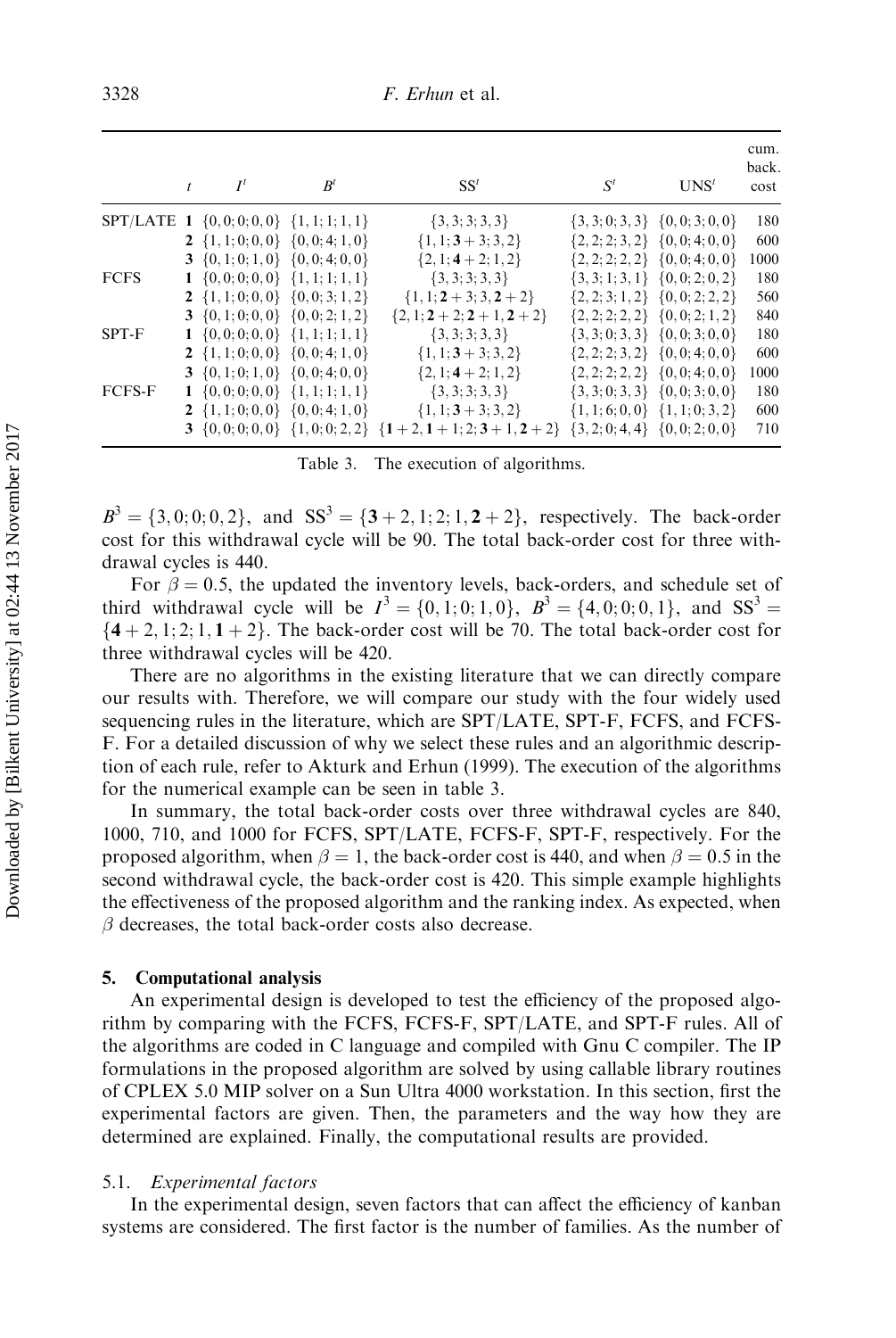families increase, the set-up requirement increases and the scheduling decision becomes more important. The second and third factors are the demand mean and variability, respectively. The probability mass function (pmf ) of the demand distribution for low and high variability cases are given as:

$$
f_{D}^{\text{low}}(d) = \begin{cases} 0.1, & D = \text{UN} \sim [\mu - 13, \mu - 9], \\ 0.2, & D = \text{UN} \sim [\mu - 8, \mu - 4], \\ 0.3, & D = \text{UN} \sim [\mu - 3, \mu + 1], \\ 0.2, & D = \text{UN} \sim [\mu + 2, \mu + 6], \\ 0.2, & D = \text{UN} \sim [\mu + 7, \mu + 11], \end{cases}
$$

$$
f_{D}^{\text{high}}(d) = \begin{cases} 0.1, & D = \text{UN} \sim [\mu - 26, \mu - 18], \\ 0.2, & D = \text{UN} \sim [\mu - 17, \mu - 9], \\ 0.3, & D = \text{UN} \sim [\mu - 8, \mu + 4], \\ 0.2, & D = \text{UN} \sim [\mu + 5, \mu + 13], \\ 0.2, & D = \text{UN} \sim [\mu + 14, \mu + 22] \end{cases}
$$

where  $\mu$  is the demand mean and UN  $\sim [a, b]$  is uniform distribution in interval  $[a, b]$ . This density states that for the low-variability case 10% of the time demand will be uniformly distributed in interval  $[\mu - 13, \mu - 9]$ , and for another 20% of the time it will be uniformly distributed in interval  $\mu - 8, \mu - 4$ , and so on. The demand average for a period is 30 and 50 for the low and high factor levels, respectively. Since a period is equal to the longest withdrawal cycle length, denoted as  $T_{\text{max}}$  (480) minutes in our computational setting), the demand values for different withdrawal cycle length alternatives can be found accordingly. The fourth factor is the number of parts in each family. This factor, together with factor F1, affects the product mix and congestion of the shop floor.

The fifth factor specifies the relative load of each stage. In the balanced case, the processing times of items have the same uniform distribution at each stage. In the unbalanced case, the processing times at third stage, stage C, has a uniform distribution with a higher mean. When the processing times are higher, third stage will become a bottleneck stage, hence smooth material flow will be disturbed. The sixth factor is used to determine the sequence-dependent set-up times at each stage. The distribution of set-up time is  $UN \sim [SL_m, SH_m]$  where  $SL_m$  and  $SH_m$ are calculated as follows:

 $SL_m = S/P \cdot (average processing time of family *i* at stage *m*) \cdot 0.50$ 

$$
SH_m = S/P \cdot (average processing time of family i at stage m) \cdot 1.50
$$

where the average processing time of family  $i$  at stage  $m$  is equal to where the average processing time of family *i* at stage *m* is equal to  $\left(\sum_{j=1}^{size[i]} p_{ijm} \cdot K\right)$ /size[*i*]. *K* is an estimated kanban size and is taken as 25 or 50 when factor F4 is at its low or high level, respectively, in order to keep the ratio of set-up time to total time constant. The seventh factor is the back-order cost to inventory holding cost  $(B/I)$  ratio. The back-order cost of an item at the last stage is equal to the inventory holding cost times the B/I ratio such that  $b_{ijm_l} = B/I \cdot h_{ijm_l}$ , where  $m_l$  is the index for the last stage of the corresponding item. Back-order and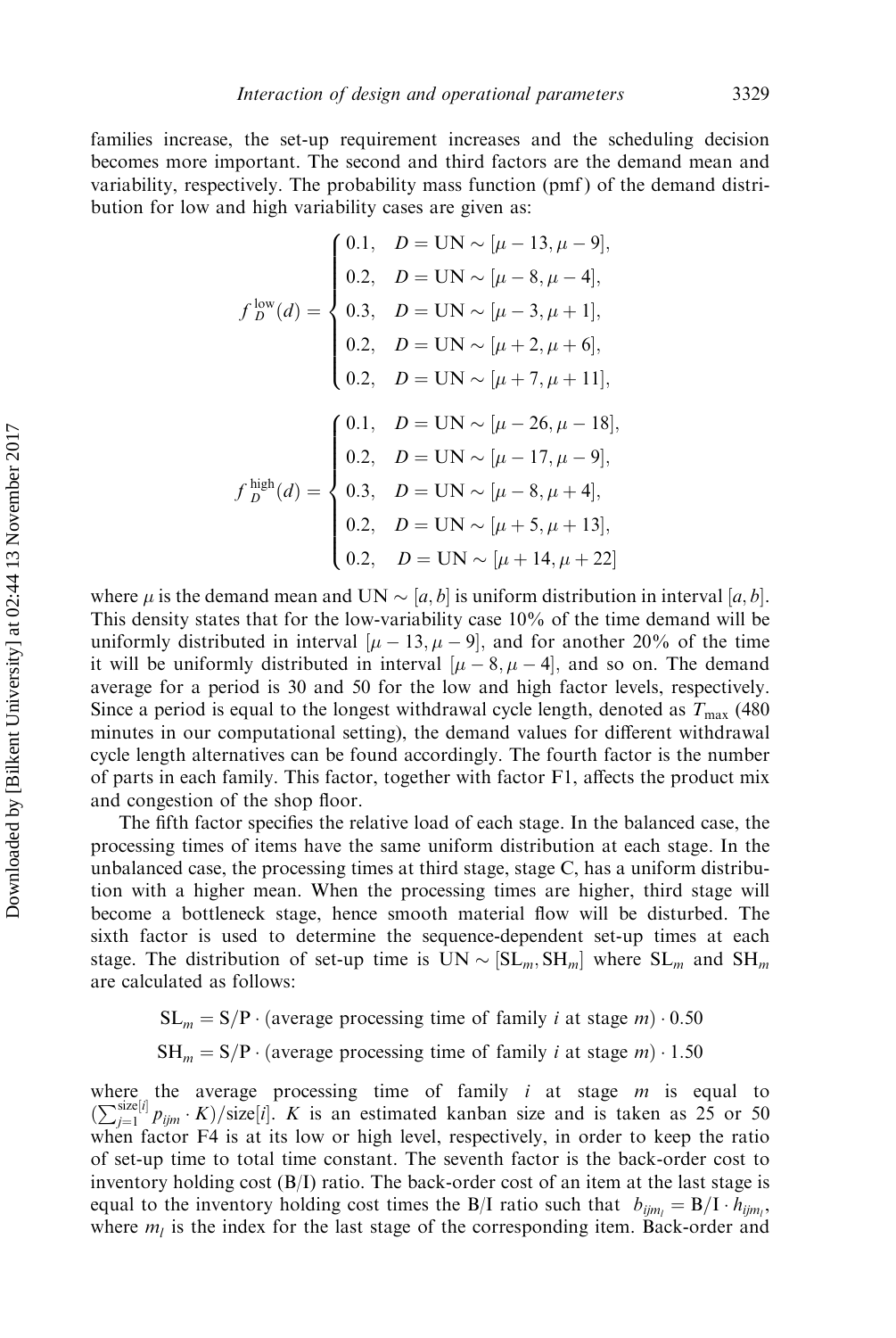3330 F. Erhun et al.

| Factors<br>Definition |                                | Low              | High              |
|-----------------------|--------------------------------|------------------|-------------------|
| F <sub>1</sub>        | Number of families             | 4                |                   |
| F <sub>2</sub>        | Demand average                 | 30               | 50                |
| F <sub>3</sub>        | Demand variability             | low              | high              |
| F <sub>4</sub>        | Number of parts in each family | UN $\sim$ [4, 8] | $UN \sim [8, 12]$ |
| F <sub>5</sub>        | Imbalance                      | Balanced         | Unbalanced        |
| F <sub>6</sub>        | $S/P$ ratio                    | 0.8              | 1.6               |
| F7                    | $B/I$ ratio                    | 10               | 20                |

Table 4. Experimental factors.

inventory holding costs at the last stage are used to calculate the back-order and inventory holding costs at the preceding stages.

The experimental design is a  $2<sup>7</sup>$  full-factorial design. The factors and the values at each level are listed in table 4. Five replications are taken for each combination resulting in 640 different randomly generated runs.

## 5.2. Fixed parameters

There are five stages, denoted as A, B, C, D and E. The routings for families are fixed and given in figure 2. When factor F1 is at the low level, the first four families are used.

The processing times for balanced case are selected randomly from the interval UN  $\sim$  [0.1, 0.3]. For unbalanced case, the processing times at stage C are selected randomly from the interval UN  $\sim$  [0.4, 0.8] when the number of parts in each family are low, and from the interval UN  $\sim$  [0.3, 0.7] when it is high. The forecasting weight is 0.5 and three past withdrawal cycles are used for estimation. The lead time coefficient is same for all stages and equal to 1.01.  $\beta$  is taken to be 1. The planning horizon is 20 days.

The inventory holding costs (\$/unit/period) for the last stage are generated randomly from the interval UN  $\sim$  [6, 12]. The inventory holding costs in the preceding stages are found by using the inventory holding cost in the last stage such that  $[h_{ijm_{l-1}}\;h_{ijm_{l-2}}\;h_{ijm_{l-3}}\;h_{ijm_{l-4}}] = [0.9\;0.8\;0.7\;0.6]\cdot h_{ijm_l}$ . For example, the inventory holding cost in third stage, counted from the last stage,  $h_{ijm}$ , is 0.8 times the inventory holding cost in the last stage,  $h_{ijm_l}$ . The inventory holding cost increases as the item goes through the last stage because of the value added to the item. The back-order cost in the preceding stages are such that  $[b_{ijm_{l-1}}\ b_{ijm_{l-2}}\ b_{ijm_{l-3}}\ b_{ijm_{l-4}}] =$  $[0.9 \ 0.7 \ 0.5 \ 0.3] \cdot b_{ijm_l}$ . We consider back-order costs in the preceding stages, since the back-orders in earlier stages affect the back-order at the last stage and hence the



Figure 2. Layout.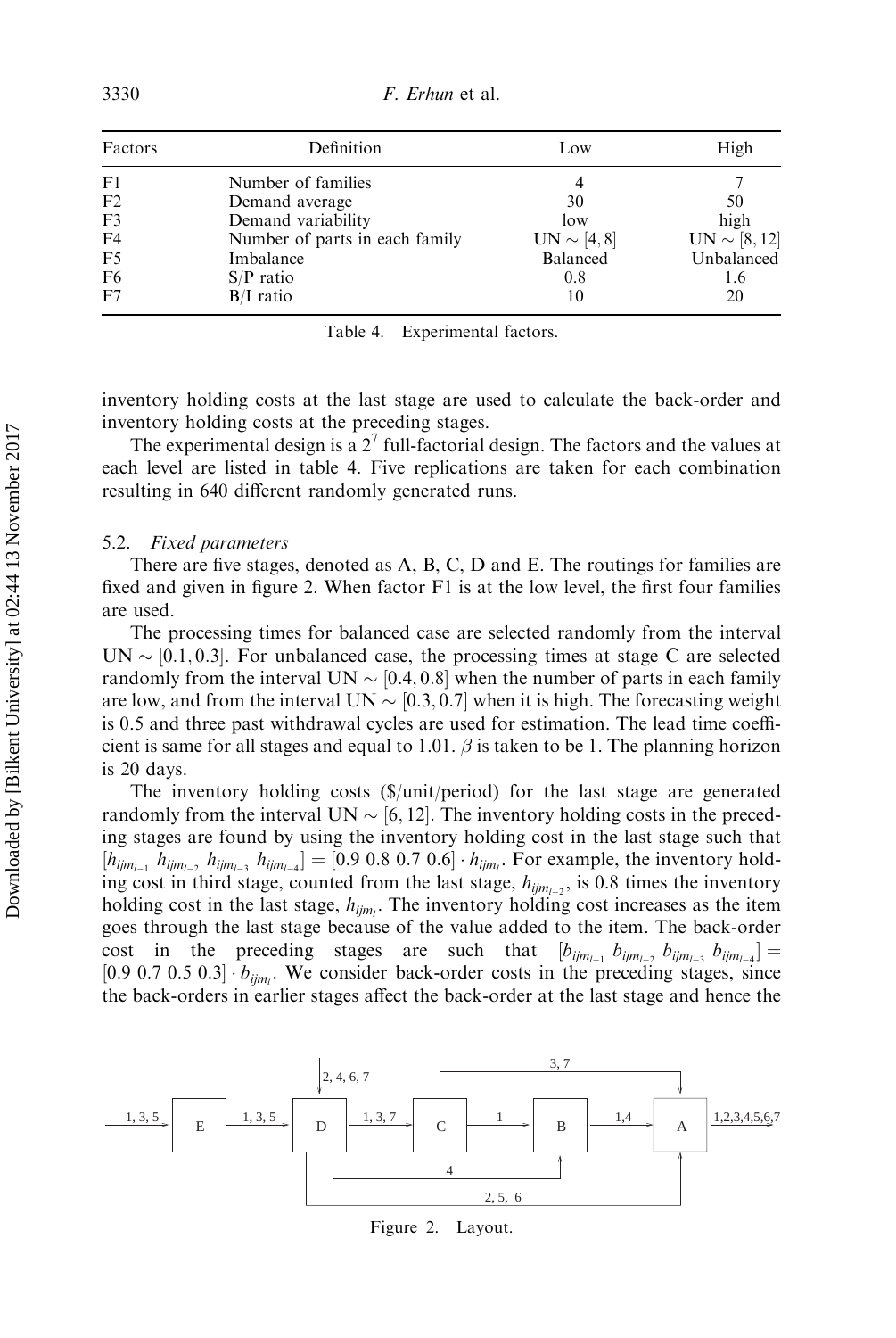total back-order cost in the objective function. The objective is minimizing the total cost which is comprised of back-order and inventory holding costs. The inventory holding cost is the sum of inventory holding costs over all stages for all periods. The back-order cost is found by using the back-orders at the last stage. The effect of the back-orders in earlier stages is considered by multiplying the back-order cost in the last stage by the number of operations in the operation sequence of the item. Since a period is equal to the longest withdrawal cycle length (480 minutes in our computational setting), the inventory holding and back-order costs for different withdrawal cycle length alternatives in minutes can be found accordingly.

The last parameter is the safety factor, s, in Toyota formula which is used to protect against shortages. It is a common conjecture that back-order costs can be decreased by increasing the maximum inventory level or the safety factor in the Toyota formula. This conjecture is valid only for FCFS rule, since it maintains consistent kanban priorities from stage to stage. For other scheduling rules, the best inventory level minimizing the back-order cost, and hence maximizing the customer service level, may not correspond to the highest possible inventory level. For example, when we set s to an arbitrarily large value, a myopic rule like  $SPT/LATE$ will select the items with the shortest processing time, and the items with large processing times will be late. The items finished earlier will increase the safety stock limit, and hence have a small effect on the fill rate or back-order. In brief, we can say that in some cases when s increases, the back-order cost may not decrease. The relationship between back-order and inventory holding costs and the safety factor for SPT/LATE and FCFS rules can be seen in figure 3a and 3b, respectively. In this figure, factor combination (1101010) is used as an example,



Figure 3. Back-order and inventory holding costs for different dispatching rules.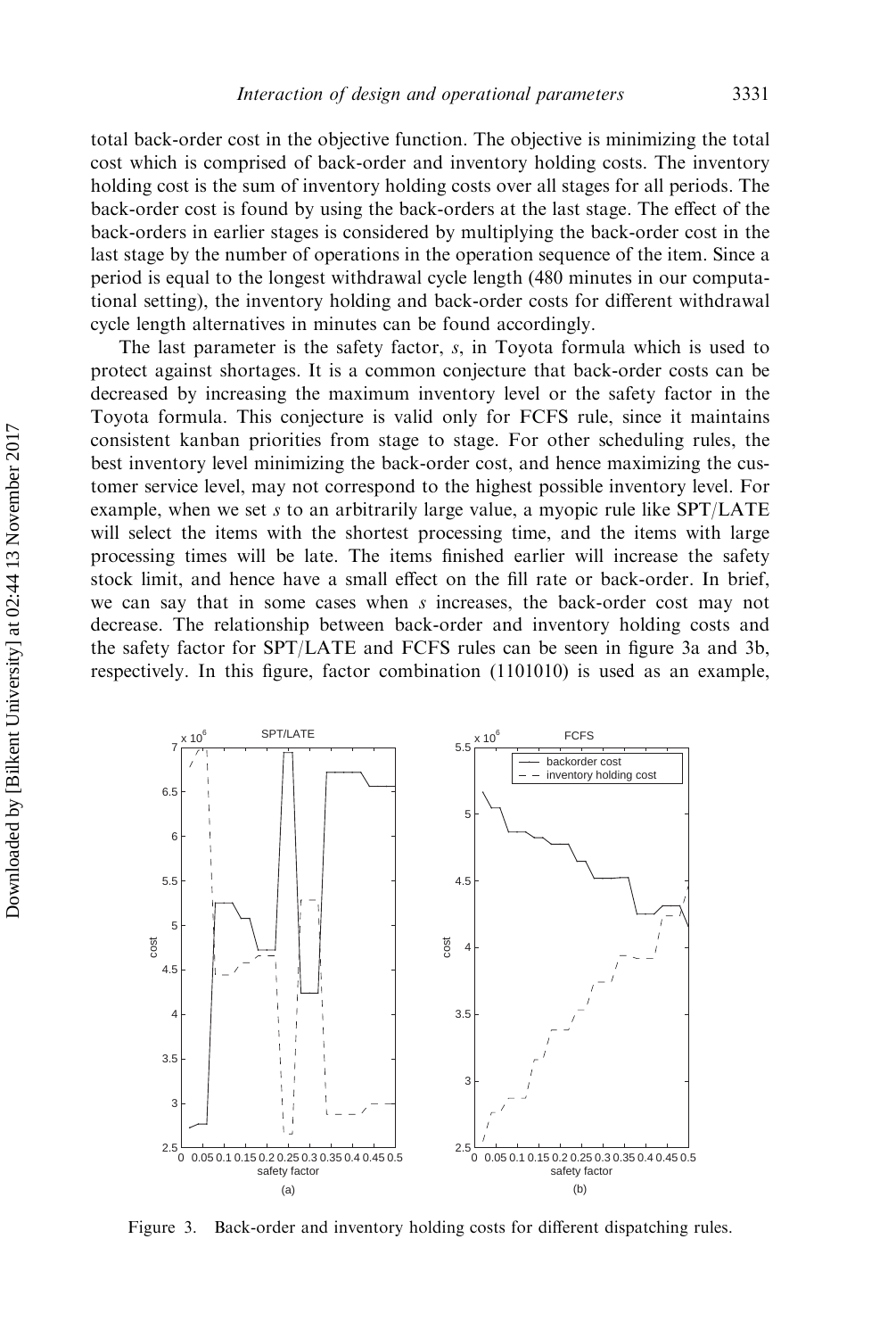where 0 and 1 correspond to the low and high levels of each factor, respectively. For the FCFS rule, the back-order cost decreases and inventory holding cost increases as s increases. It is important to note that for the  $SPT/LATE$  rule, the back-order cost is not a decreasing function of s. It attains its minimum at  $s = 0.02$  and has more than one local minimum. The inventory holding cost does not increase as s increases. It is decreased by decreasing the withdrawal cycle length for higher values of s which can be seen in figure 4a. Since setting s to an arbitrarily large value may not decrease the back-order cost, s should be selected carefully.

In the literature, there is only one study by Co and Sharafali (1997) for the safety factor calculation. They state that the safety stock parameter is constant if the sequence of demands are independent and identically distributed, and give formulas for calculating the safety factor when demand distribution is uniform, exponential, triangular or truncated normal. When demand is uniformly distributed over  $[x, y]$ as in our case, the 'optimal' s value is calculated as  $s = [(b - h) \cdot (y - x)]/$  $[(b+h)\cdot (y+x)]$ , where b is the back-order cost and h is the inventory holding cost. For example, the 'optimal' s value is equal to 0.033 for the factor combination (1101110), i.e. the demand mean is equal to 50, the demand variability is low, and the B/I ratio is equal to 10 ( $b = 10 \cdot h$ ). When we put b, h, x and y values in the above formula and take the weighted average of five different demand distribution scenarios as it is shown below, then

$$
s = \frac{(10h - h)(41 - 37)}{(10h + h)(41 + 37)} 0.1 + \frac{9(46 - 42)}{11(46 + 42)} 0.2 + \frac{9(51 - 47)}{11(51 + 47)} 0.3 + \frac{9(56 - 52)}{11(56 + 52)} 0.2 + \frac{9(61 - 57)}{11(61 + 57)} 0.2
$$



Figure 4. Effect of safety factor on withdrawal cycle length and total cost.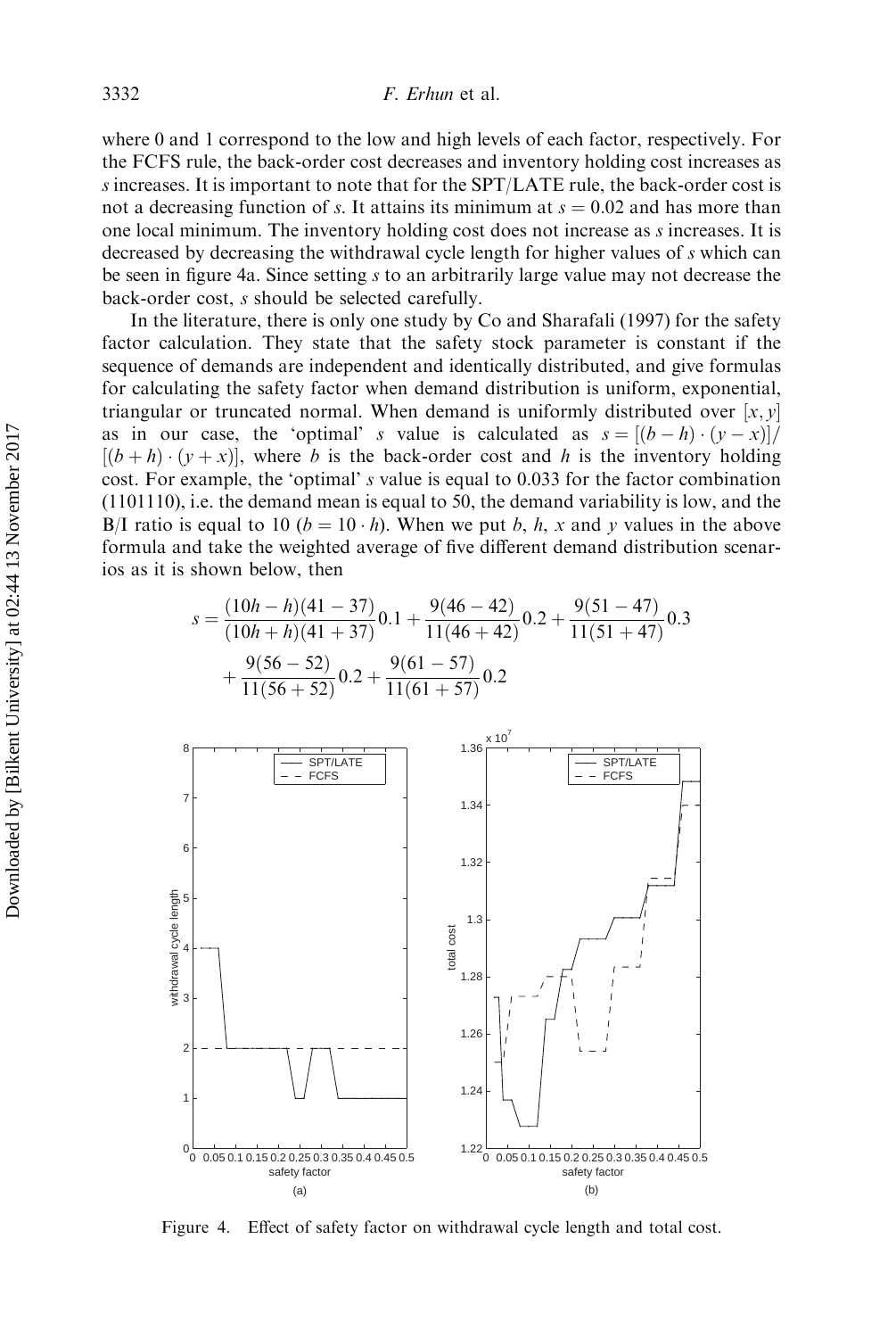In figure 4b, total cost versus safety factor plot can be seen for the SPT/LATE and FCFS rules for the factor combination (1101110). For the FCFS rule, the minimum total cost is achieved at  $s = 0.033$ , which is the 'optimal' s value according to the above formula. At this safety factor level, FCFS seems better than SPT/LATE in terms of total cost. But, SPT/LATE gives a smaller total cost than FCFS at higher  $s$ values  $(0.08, 0.10, 0.12)$ . Although we showed that the s values calculated according to the formula by Co and Sharafali (1997) are not robust to the selected dispatching rule, we still calculate the s values according to their formula since this is the only study in the literature for the safety factor calculation. The s values change according to the levels of factors F2, F3 and F7, and are calculated as 0.057, 0.063, 0.153, 0.169, 0.033, 0.037, 0.078, 0.086, when the factor combinations for (F2, F3, F7) are (000), (001), (010), (011), (100), (101), (110), (111), respectively.

## 5.3. Decision variables

There are three decision variables: the withdrawal cycle length, kanban size and number of kanbans. The withdrawal cycle lengths have a significant effect on the average in-process inventories, back-orders and production rates. When kanban sizes are constant, the total cost curve is convex over withdrawal cycle lengths. As withdrawal cycle lengths decrease, the in-process inventories decrease and backorders increase. This can be seen in figure 5 for the SPT/LATE and FCFS rules for an example run of factor combination (1101111). These algorithms give the minimum cost at different  $T$  values which shows the sensitivity of the scheduling policies to withdrawal cycle lengths. Therefore, in this experimental design six alternatives are generated for the withdrawal cycle lengths such as  $\{8, 4, 2, 1, 0.5, 0.25\}$ hours or  $\{480, 240, 120, 60, 30, 15\}$  minutes. There are also six alternatives for the number of kanbans, which are  $\{1, 2, 4, 8, 16, 32\}$ . Thirty-six alternatives for each replication will be evaluated by each sequencing rule in order to find the alternative with the minimum total cost. In table 5, the number of instances of best  $T$  values for all runs are summarized. When we analyse the results, we can see that the scheduling policies are not robust to withdrawal cycle lengths. The family based rules SPT-F and FCFS-F prefer relatively shorter withdrawal cycle lengths when they are com-



Figure 5. Cost components for a fixed kanban size.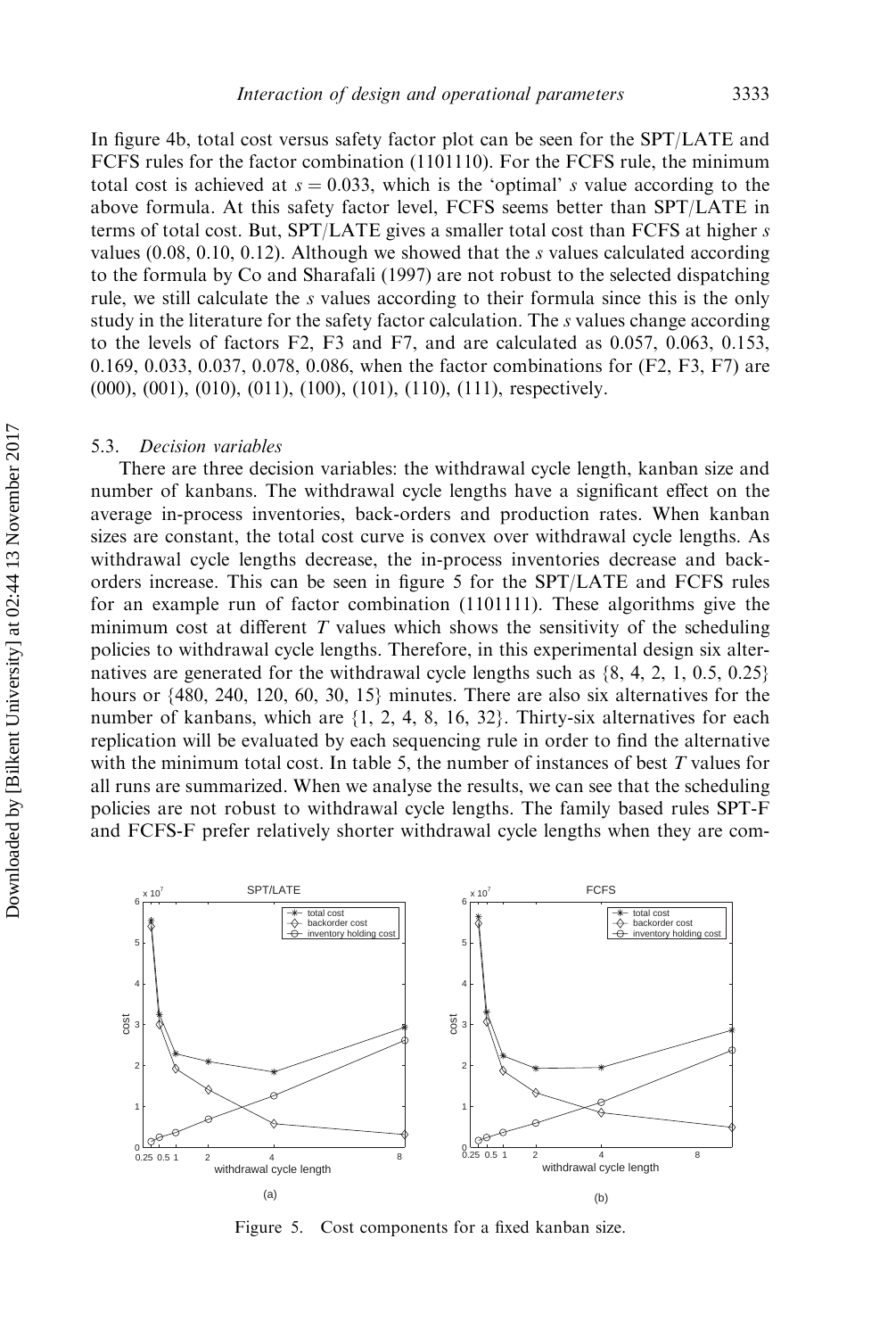| WCL (hrs)      | SPT/LATE | <b>SPTF</b> | <b>FCFS</b> | <b>FCFSF</b> | Algorithm |
|----------------|----------|-------------|-------------|--------------|-----------|
| 8              |          |             |             |              |           |
| 4              |          |             | 15          |              | 34        |
| $\overline{2}$ | 62       | 59          | 178         | 114          | 148       |
|                | 244      | 236         | 213         | 252          | 214       |
| 0.5            | 254      | 262         | 207         | 242          | 189       |
| 0.25           | 63       | 79          |             |              | 55        |

Table 5. Number of instances of withdrawal cycle lengths.

pared with SPT/LATE and FCFS. The item-based rules prefer longer withdrawal cycle lengths so that set-up times can be justified.

#### 5.4. Results

We use four measures to compare five algorithms. The first one is  $(0-1)$  scaling, where 0 indicates the best value and 1 indicates the worst value among the alternatives for the objective of minimizing the total cost. For each algorithm it is calculated as  $S_i = (TC_i - TC_{min})/(TC_{max} - TC_{min})$ , where  $TC_i$  is the total cost of algorithm *i*,  $TC_{min}$  and  $TC_{max}$  are the minimum and maximum of total cost values for each run among all algorithms, respectively. The minimum, average and maximum scaled values for each algorithm can be seen in table 6. According to the average values in the table, the proposed algorithm gives the minimum scale, followed by the FCFS rule. According to the minimum and maximum scales, each algorithm is selected as either the best or the worst algorithm, respectively, in at least one run among 640 runs.

The second measure is eigenvalue normalization. This measure is less sensitive to both the range for the actual values and to the number of data points than the  $(0-1)$  scaling. The normalized value,  $N_i$ , for each algorithm's objective value is  $N_i = TC_i/(\sqrt{\sum_i TC_i^2})$ . In table 6, the minimum, average and maximum normalized values for each algorithm can be seen. When the production environment is suitable for the efficient operation of an algorithm, the normalized values are low. Under the most suitable conditions, FCFS can give the least normalized value. When the factor combinations determine an imperfect environment for the algorithm, the normalized values increase. Therefore, the minimum and maximum normalized values for

|              |         | SPT/LATE | <b>SPTF</b> | <b>FCFS</b> | <b>FCFSF</b> | Algorithm |
|--------------|---------|----------|-------------|-------------|--------------|-----------|
| $S_i$        | Minimum | 0.000    | 0.000       | 0.000       | 0.000        | 0.000     |
|              | Average | 0.503    | 0.641       | 0.419       | 0.854        | 0.211     |
|              | Maximum | 1.000    | 1.000       | 1.000       | 1.000        | 1.000     |
| $N_i$        | Minimum | 0.192    | 0.250       | 0.038       | 0.297        | 0.132     |
|              | Average | 0.430    | 0.476       | 0.391       | 0.530        | 0.337     |
|              | Maximum | 0.622    | 0.662       | 0.784       | 0.738        | 0.647     |
| Run time     | Minimum | 11.160   | 7.010       | 15.100      | 8.170        | 16.980    |
|              | Average | 45.559   | 38.904      | 53.109      | 58.638       | 671.745   |
|              | Maximum | 110.150  | 125.540     | 116.160     | 158.350      | 3942.270  |
| $\#$ of best |         | 97       | 47          | 130         | 4            | 362       |

Table 6. Comparison of the algorithms.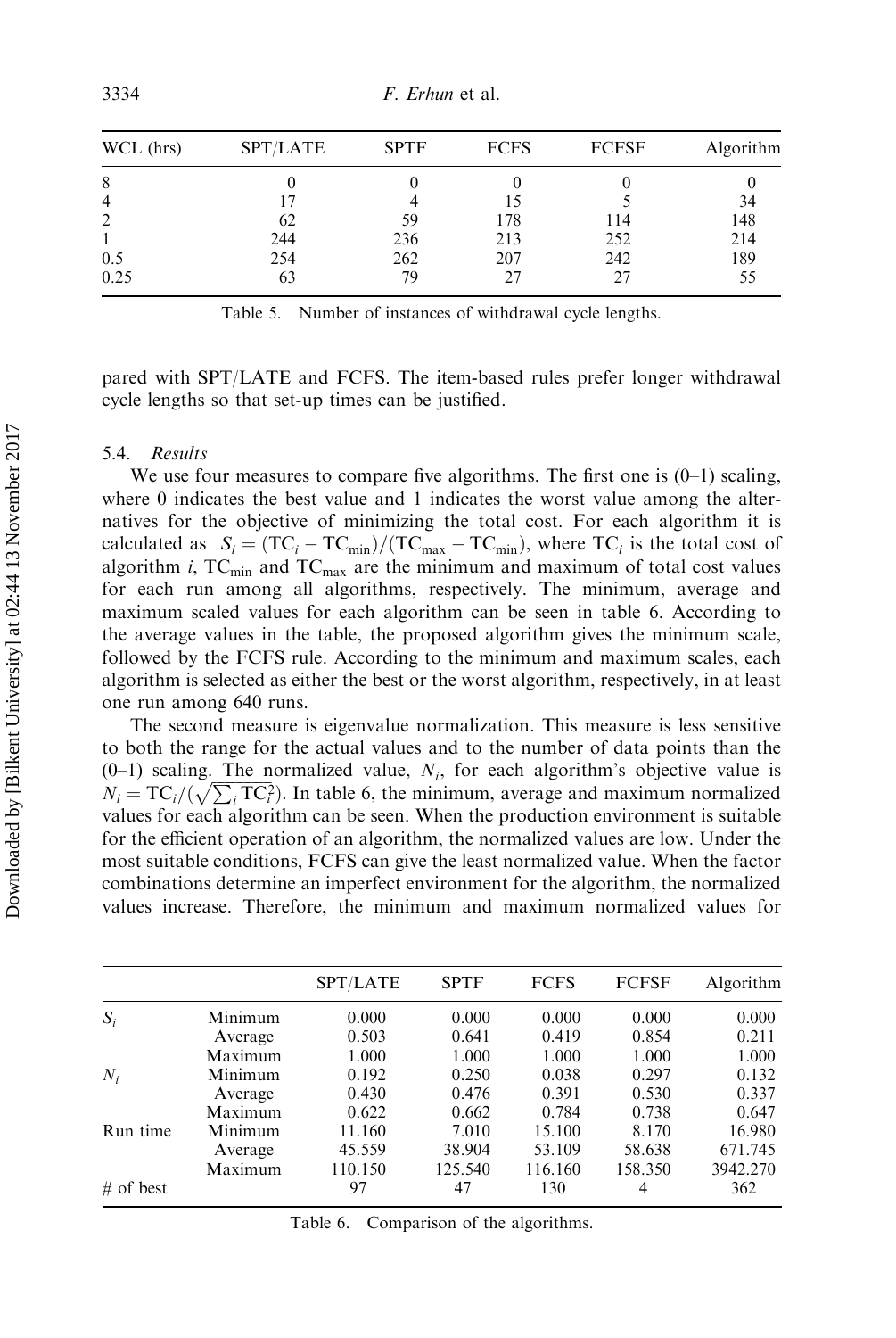different algorithms occurred at different factor combinations. For example, SPT/ LATE is the best algorithm when the system is balanced and all other factors except demand mean are at their high levels. The proposed algorithm is again the best one according to the average normalized values for all factor levels. The reason that we used two normalized scaling values instead of the average cost values is as follows. In literature, most of the studies compare the different sequencing rules in terms of the average cost values. This might be misleading since the SPT/LATE rule performs better than the FCFS rule under the tight production conditions, such as high demand variation and long set-up times, which usually result in high production cost values. On the other hand, the FCFS rule performs well under the 'ideal' conditions that result in low production cost values. Taking a simple average of cost values may not give the relative merit of each competing algorithm under different experimental conditions.

Our computational results indicate that when the variety of the products increase, the performance of the system declines. When the product variety increases, the standardization in product design decreases, and the repetitive nature of the system disappears. When we introduce imbalance to the system, the system performance, especially for the FCFS and FCFS-F rules, declines. Allocating different number of kanbans at each stage and using a proper scheduling rule can help to cope with the imbalance in the system. The proposed algorithm performs well when the production system is unbalanced, since a more sophisticated algorithm should be used for the bottleneck machine, which determines the production rate. When the demand variability is high, the performance of the item based rules and the proposed algorithm are better. The family based rules cannot adapt to demand changes quickly due to long production of families. When the number of parts in each family increases, the family based rules have the advantage of reducing the set-up time by producing the items in groups. We also showed that the lower the set-up times, the better the system performance. As the set-up times increase, the JIT characteristic of the system disappears. If the set-up to processing time ratio increases, FCFS and FCFS-F cannot justify the increase in set-up time. When B/I ratio is higher, the normalized values for SPT and SPT-F increases. But, the decrease in the performance of these algorithms is insignificant. Therefore, kanban system performs best when the set-up times are low, the congestion is low and the product variety is low.

The third measure is the run time in seconds as summarized in table 6. The average run time of the proposed algorithm is the highest as expected, since we may have to solve several IP problems, which increases the run time significantly. But, it is still within acceptable limits for such a decision-making problem. The last measure is the number of runs an algorithm gives the minimum total cost among the competing algorithms. In 362 runs, the proposed algorithm gives the minimum cost. The second-best algorithm is FCFS, which gives minimum cost in 130 runs. In sum, although the average run time of the proposed algorithm is considerably high, the average performance is better than the methods commonly used in literature. When we compare the existing methods, we see that the FCFS rule, which is the most frequently used method in literature, is better than other methods, although the SPT/ LATE gives a smaller average total cost value than the FCFS. As we pointed out above, this might be due to the safety factor parameter, which is not robust to the selected dispatching rule, and favors the FCFS rule. When the operating conditions are 'ideal' for the repetitive manufacturing, FCFS can give the best results. When the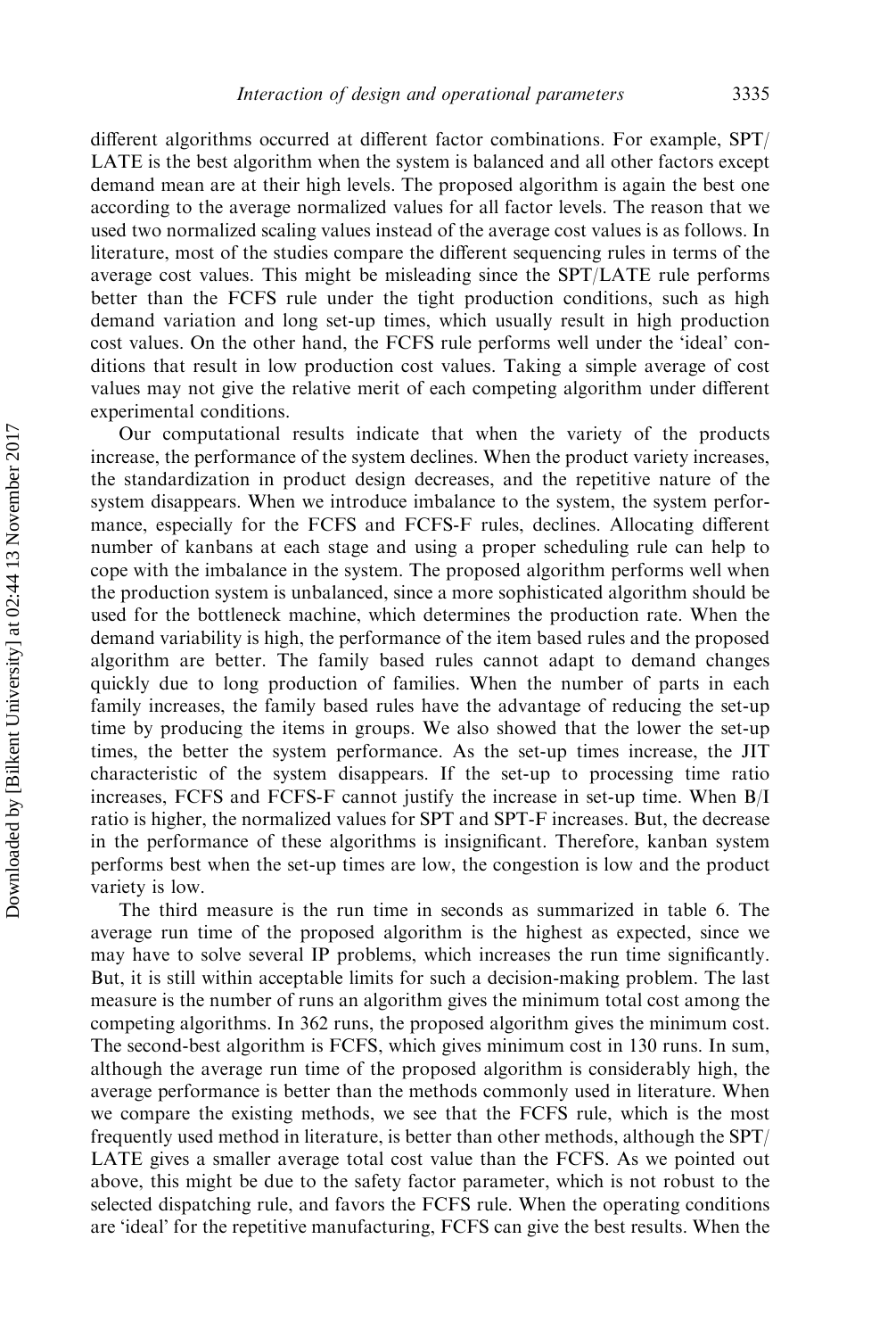production setting is imperfect, especially under the tight production conditions, SPT/LATE and the proposed algorithm perform well.

#### 6. Conclusion

In this paper, we studied the kanban systems in a multi-item, multi-stage, multiperiod, capacitated modified flowline production environment. We proposed an algorithm that determines both the design parameters of a kanban system such as withdrawal cycle length, kanban size and number of kanbans, and the operational decisions, such as kanban schedules at each production stage, simultaneously. To our knowledge, this is the first study that considers the interdependencies between the design and operational decisions, and evaluate their impact on each other, which we believe can be effectively exploited to improve production efficiency, and lead to substantial cost reductions.

Some of the main results of our study can be outlined as follows. The existing JIT production planning models deal mainly with smoothing production schedules. It is commonly assumed that the final assembly schedule can be propagated back through the system using the FCFS dispatching rule with the instantaneous kanban withdrawal mechanism. We showed that this combination may not be a good policy for all experimental conditions. In contrary, the FCFS rule performs better when the withdrawal cycle lengths are long enough to justify the set-up times. Very few researchers have studied the effects of material-handling frequency on the system performance. We showed that the scheduling policies are not robust to withdrawal cycle lengths, or vice versa. The withdrawal cycle length has a significant effect on average in-process inventories and production rates. As the withdrawal cycle lengths decrease, the in-process inventories decrease significantly, but the back-orders increase. In fact, when the kanban sizes are constant, the total cost curve is convex over withdrawal cycle lengths.

It is a common conjecture that the customer service level, usually expressed in terms of back-order costs and fill rates, can be increased by increasing the maximum inventory level, or the safety stock parameter in the Toyota formula. We showed that this conjecture is only valid for the FCFS rule, which maintains consistent kanban priorities from stage to stage and prevents kanban passing. For other scheduling rules, the best inventory level that maximizes the customer service level may not correspond to the highest possible inventory level. Finally, we compared the proposed scheduling algorithm with the four commonly used sequencing rules in the literature, which are SPT/LATE, FCFS, SPT-F and FCFS-F, and showed that kanban system performance can be significantly enhanced by using a more sophisticated scheduling algorithm instead of the simple dispatching rules. For the future the most promising research direction is to add transportation lead times to the existing model. In that way, a trade-off will appear among different kanban sizes and withdrawal cycle lengths.

## Appendix

- $a_{ii}^T$ kanban size for item  $(i, j)$  for the withdrawal cycle length of T  $B^t_{ijm}$ number of back-orders of item  $(i, j)$  in withdrawal cycle t at stage
- 

m

- $b_{ijm}$  unit back-order cost of item  $(i, j)$  at stage m
- $D^t_{lim}$ demand for item  $(i, j)$  at stage m in withdrawal cycle t (number of kanbans)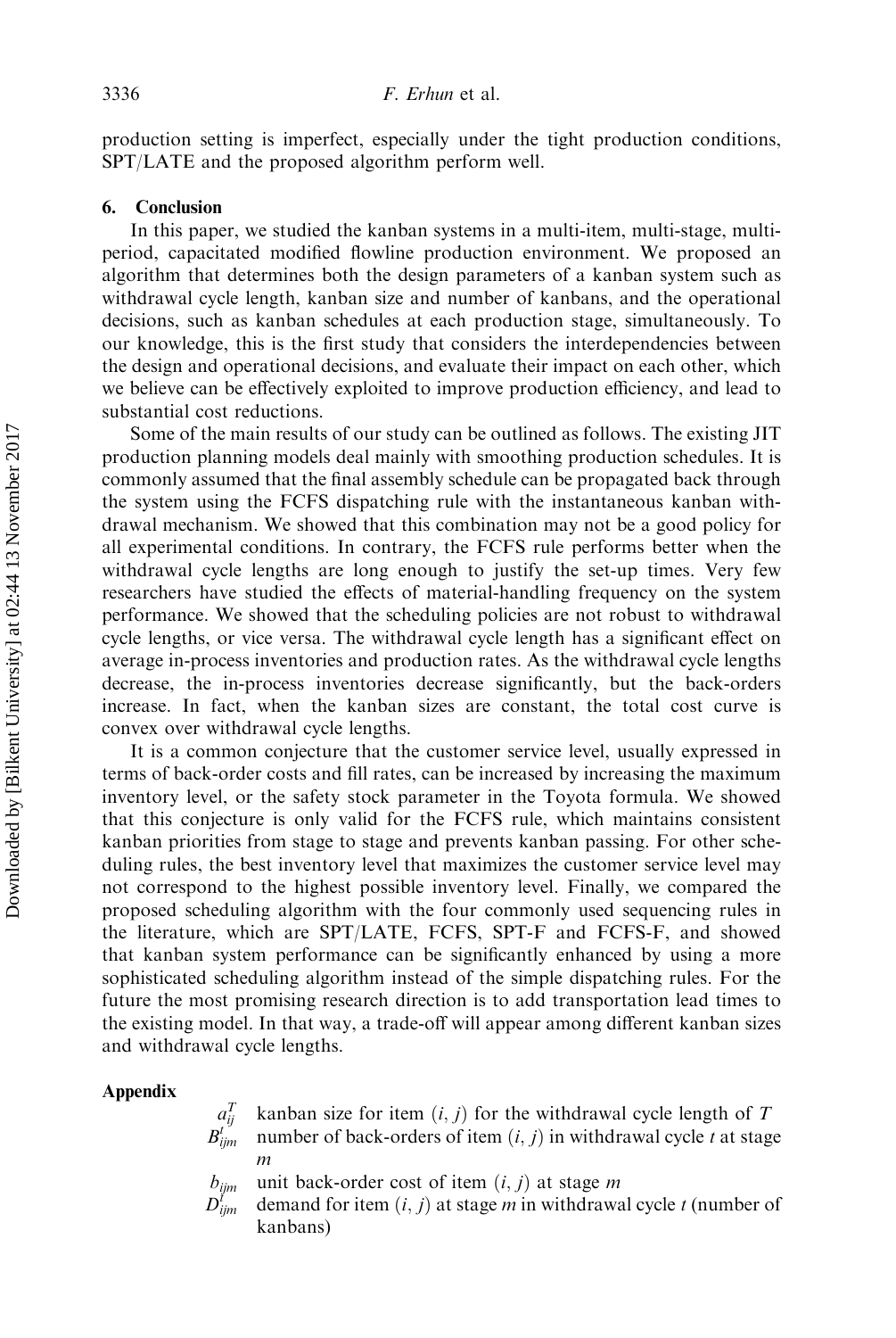- $d_{ii}^t$ actual demand for item  $(i, j)$  at withdrawal cycle t
- $d_{\text{lim}}^u$ updated demand for item  $(i, j)$  at stage m
- $F\check{G}^t_{ii}$ remnants of item  $(i, j)$  at withdrawal cycle t
- $h_{ijm}$  unit inventory holding cost of item  $(i, j)$  at stage m
- $I_{lim}^t$ in-process inventory of item  $(i, j)$  at the beginning of withdrawal cycle t at stage m
- 
- MAXINV<sub>ijm</sub> maximum inventory level of item  $(i, j)$  at stage *m*  $MS_{ijm}$  maximum delay of item  $(i, j)$  at stage *m* maximum delay of item  $(i, j)$  at stage m
	- $n_{\text{lim}}^T$ number of kanbans for item  $(i, j)$  at stage m for the cycle length of T
	- $p_{\text{lim}}^u$ updated processing time of item  $(i, j)$  at stage m
	- $p_{\text{lim}}$  actual processing time of item  $(i, j)$  at stage m
	- $Q_{ijm}[s]$  number of kanbans of item  $(i, j)$  at stage m that are backlogged for s withdrawal cycles
	- size $[i]$  number of parts in family i
		- $S^t_{ijm}$ in-process inventory of item  $(i, j)$  at the end of withdrawal cycle t at stage m
	- $\mathrm{SCH}_{ijm}^t$ number of item  $(i, j)$  scheduled at stage m at withdrawal cycle t
	- $\text{UNS}_{\text{lim}}^i$ number of item  $(i, j)$  that remains unscheduled at stage m at withdrawal cycle t
		- $w_{ijm}$  probabilistic weight of item  $(i, j)$  at stage m

## References

- Akturk, M. S. and Balkose, H. O., 1996, Part-machine grouping using a multi-objective cluster analysis. International Journal of Production Research, 34, 8, 2299–2315.
- Akturk, M. S. and Erhun, F., 1999, An overview of design and operational issues of kanban systems. International Journal of Production Research, 37, 3859–3881.
- Berkley, B. J., 1992, A review of the kanban production control research literature. Production and Operations Management, 1, 393–411.
- Chang, T.-M. and Yih, Y., 1994a, Generic kanban systems for dynamic environments. International Journal of Production Research, 32, 889–902.
- Chang, T.-M. and Yih, Y., 1994b, Determining the number of kanbans and lotsizes in a generic kanban system: a simulated annealing approach. International Journal of Production Research, 32, 1991–2004.
- Chang, T.-M. and Yih, Y., 1998, A fuzzy rule-based approach for dynamic control of kanbans in a generic kanban system. International Journal of Production Research, 36, 2247–2257.
- Co, H. C. and Sharafali, M., 1997, Overplanning factor in Toyota's formula for computing the number of kanban. IIE Transactions, 29, 409–415.
- HUANG, C. C. and KUSIAK, A., 1996, Overview of kanban systems. *International Journal of* Computer Integrated Manufacturing, 9, 169–189.
- Huang, P. Y., Rees, P. L. and Taylor III, B. W., 1983, Simulation analysis of the Japanese just-in-time technique (with kanbans) for a multiline, multistage production system. Decision Sciences, 14, 326–344.
- Hum, S. H. and Lee, C. K., 1998, JIT scheduling rules: A simulation evaluation. Omega, 26, 381–395.
- Karmarkar, U., 1993, Manufacturing lead times, order release and capacity loading. In Handbooks in OR & MS, Vol. 4, eds S. C. Graves, A. H. G. Rinnooy Kan and P. H. Zipkin (Amsterdam: Elsevier), pp. 287–329.
- KARMARKAR, U. and KEKRE, S., 1989, Batching policy in kanban systems. Journal of Manufacturing Systems, 8, 317–328.